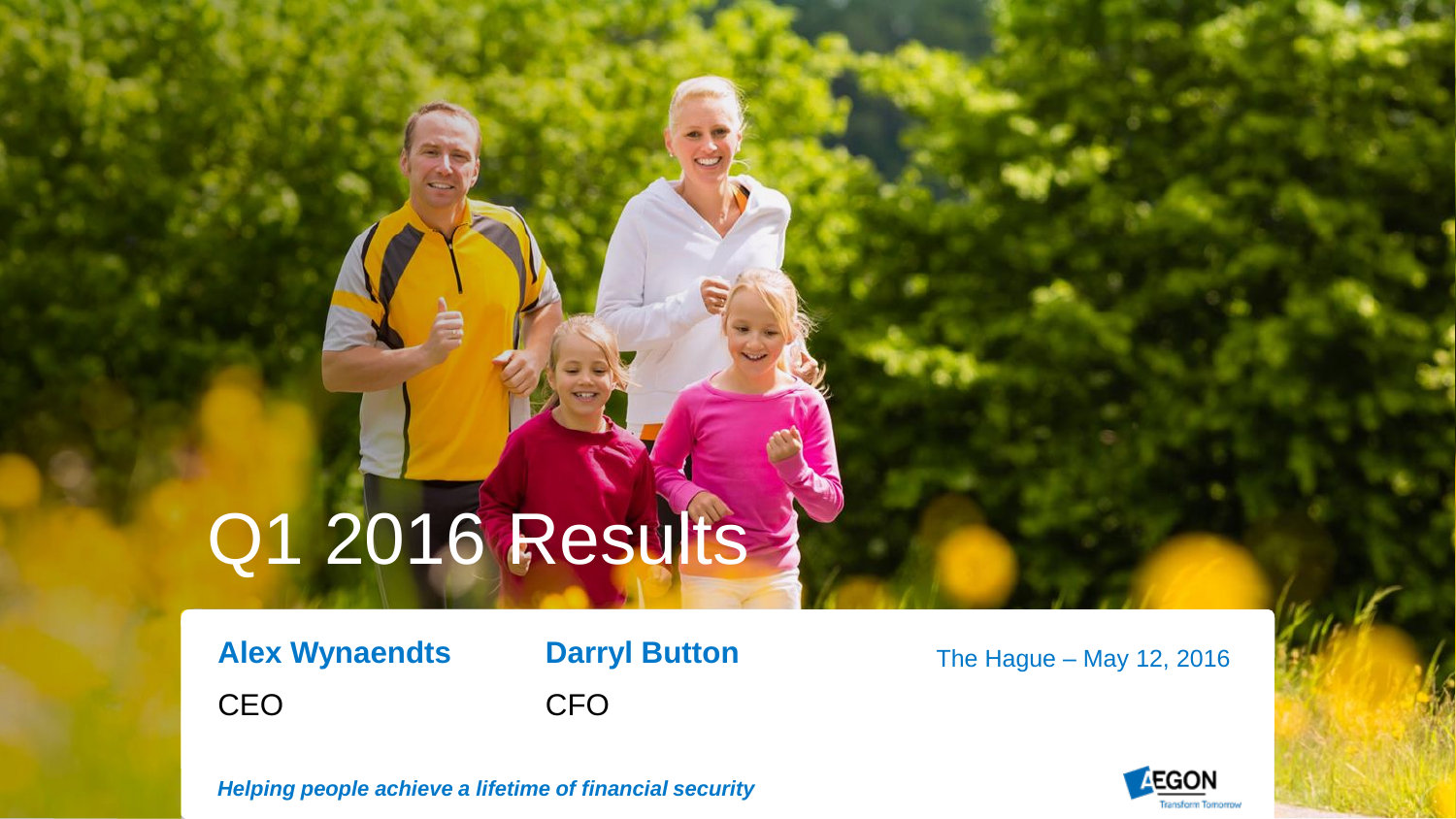## Q1 results impacted by volatile markets

#### **Strong sales momentum reflects successful implementation of strategy**

- Underlying earnings were up as higher earnings from Europe more than offset lower US earnings
- Solvency II ratio at end of Q1 2016 ~155% as a result of the share buyback, 2015 final dividend and negative capital generation driven by adverse market movements
- Continued strong sales from fee-based deposit businesses



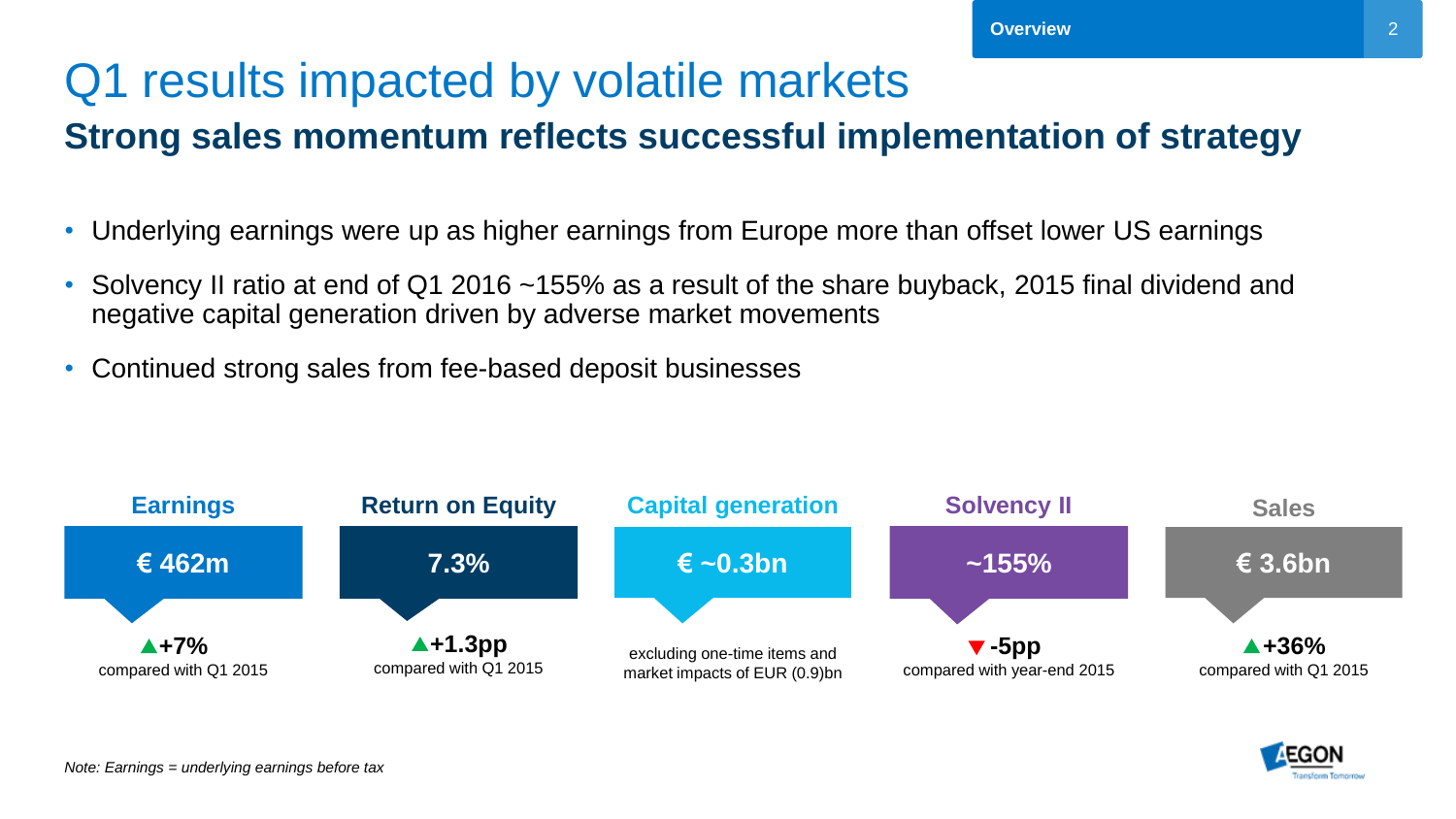### Underlying earnings before tax increased **Results impacted by lower equity markets**

- In the Americas earnings declined mainly because of the recurring impact of the Q3 2015 actuarial assumption changes and model updates and lower fee income from lower average equity markets
- Higher earnings from Europe as a result of lower DPAC amortization in the UK and normalization of surrenders in Poland
- Asset Management earnings remained stable, while Asia improved and Holding costs were lower

#### **Underlying earnings before tax comparison**

(EUR million)

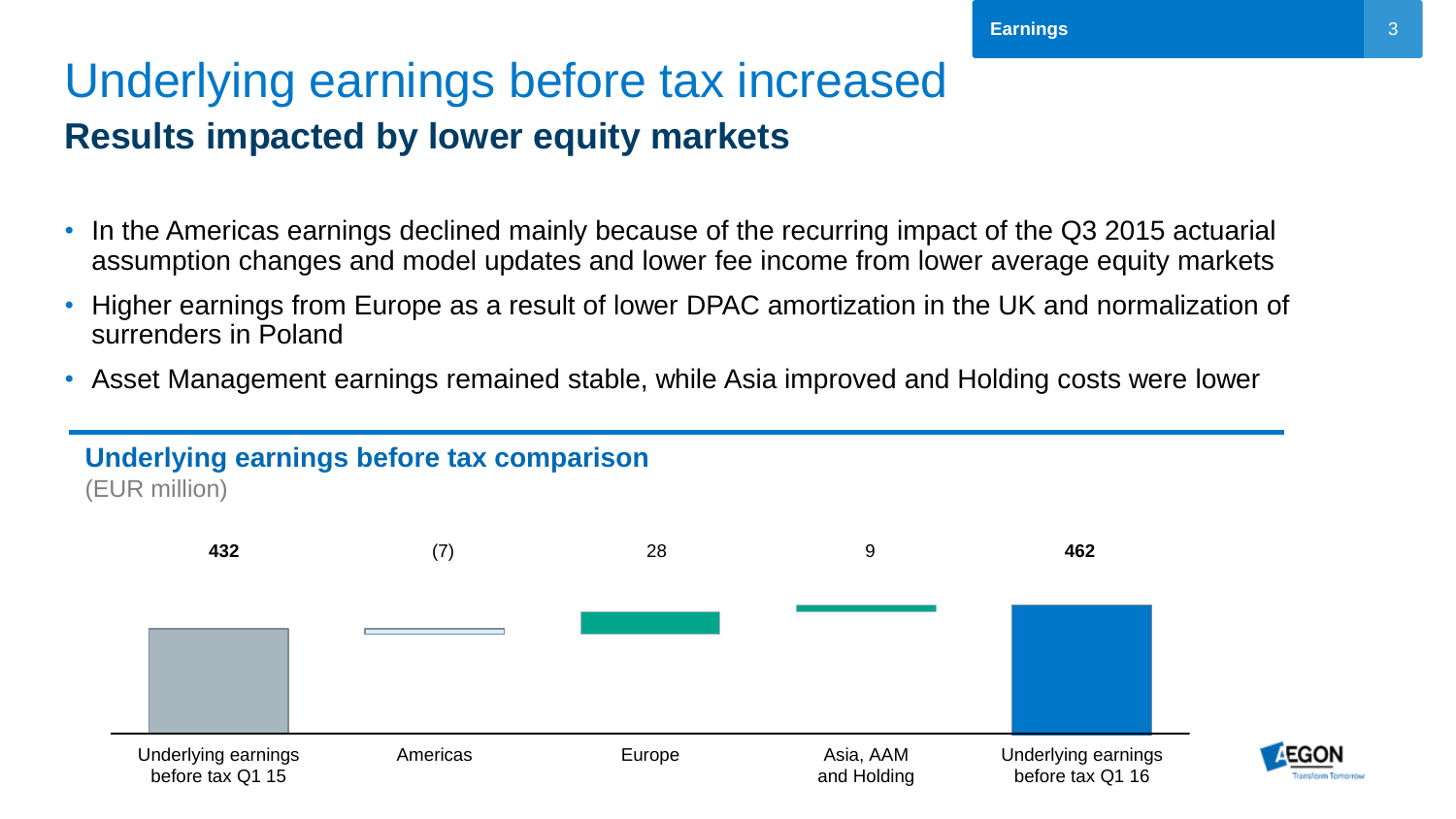### Lower fee earnings in the Americas

#### **Lower average balances as a result of lower average equity markets**

- Unfavorable equity market returns during the first half of the quarter resulted in lower average account balances
- Lower average account balances resulted in USD 15 million lower fee earnings compared with YE 2015
	- Retirement Plans (RP) impacted by USD 4 million, Variable Annuities (VA) by USD 10 million and Mutual Funds (MF) by USD 1 million



*\* Retirement Plans' account balances, excluding Mercer acquired business which is priced on a per participant basis, as well as balances where the earnings are based off an investment spread*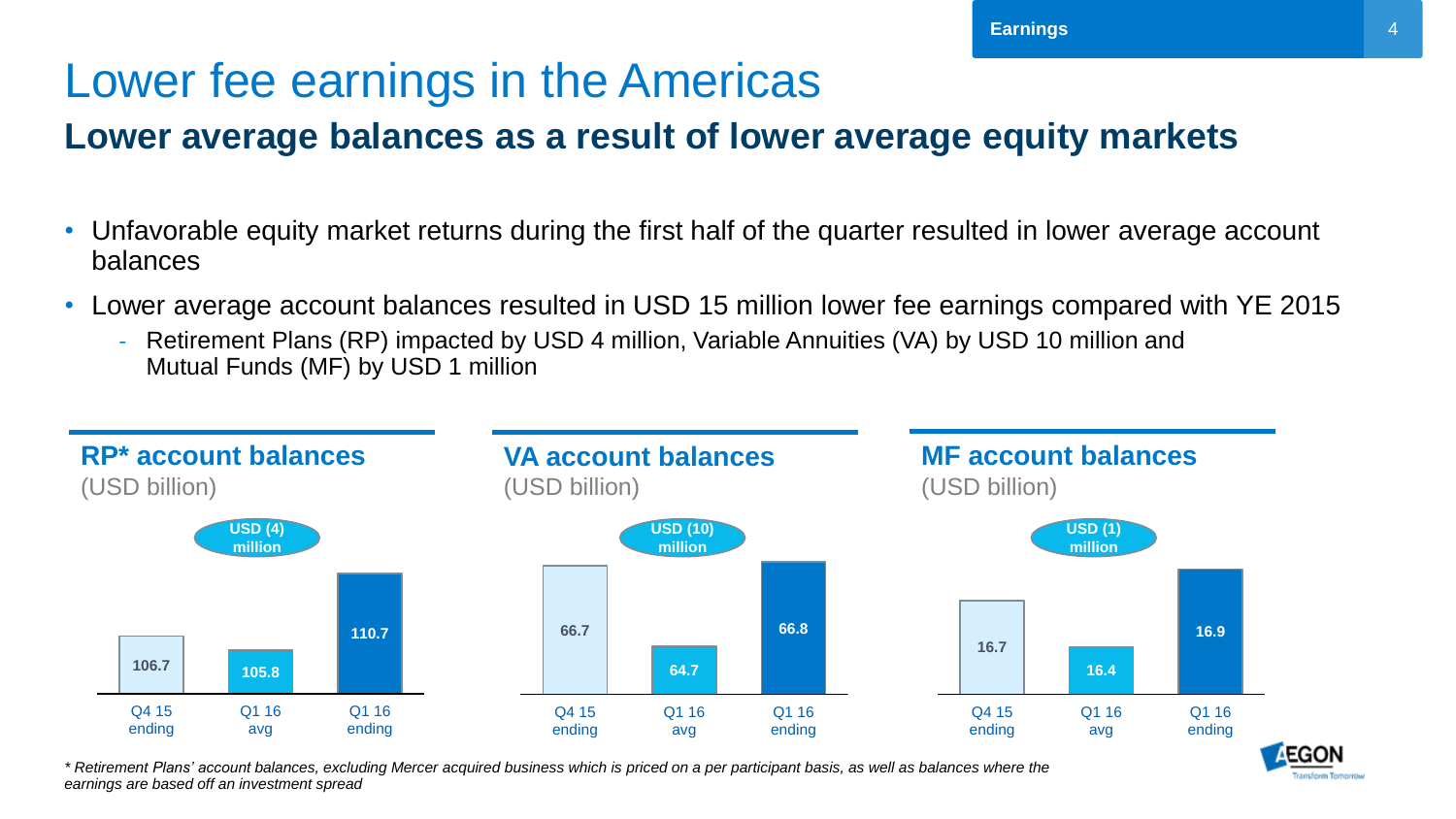### Net income impacted by fair value items **Losses on alternative investments and hedges**

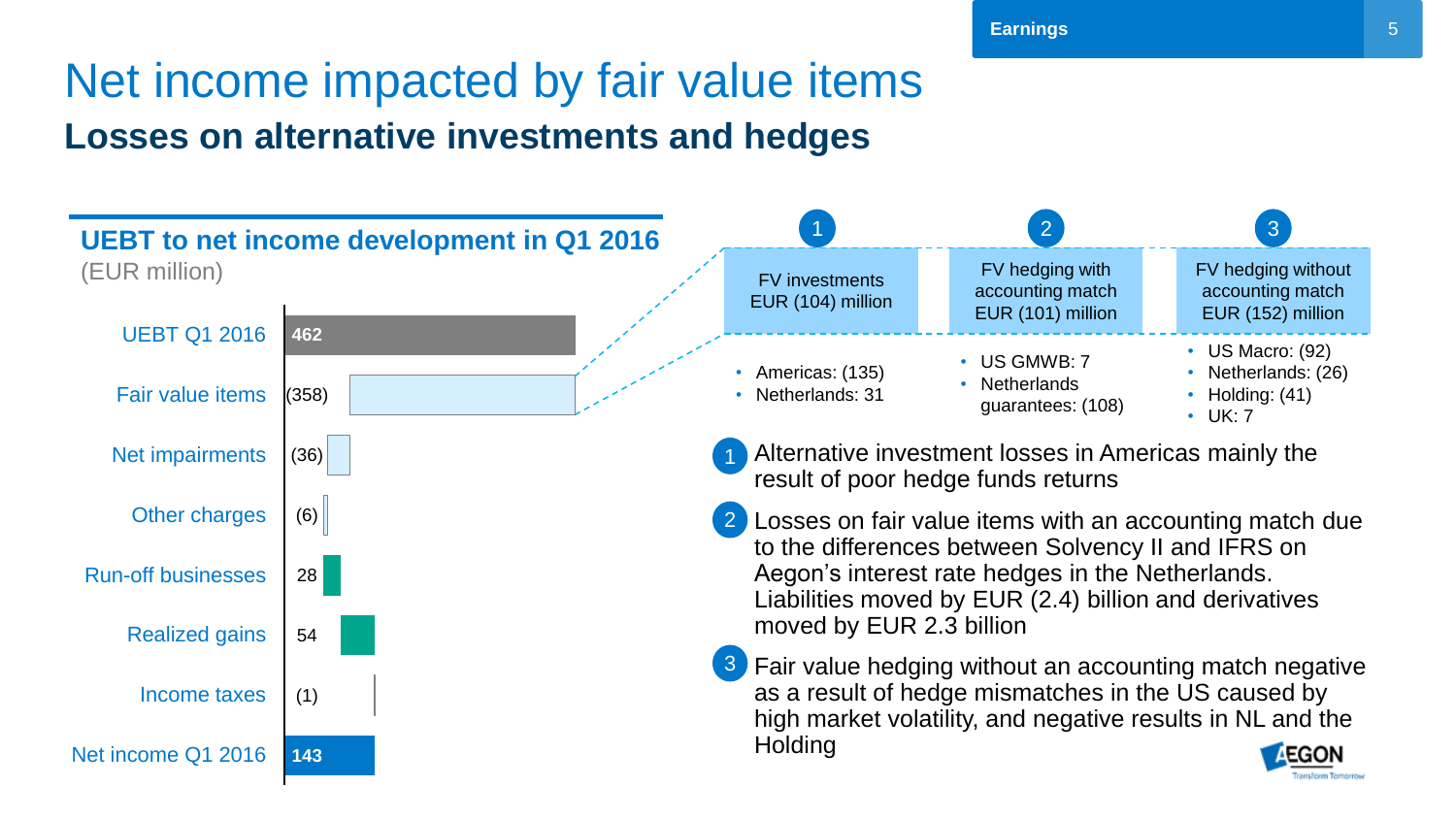### Solvency II ratio at ~155%

#### **Ratios mainly impacted by adverse market impacts**





*\* Pro forma basis includes reinsurance of 2/3 of UK annuity book pre-Part VII transfer*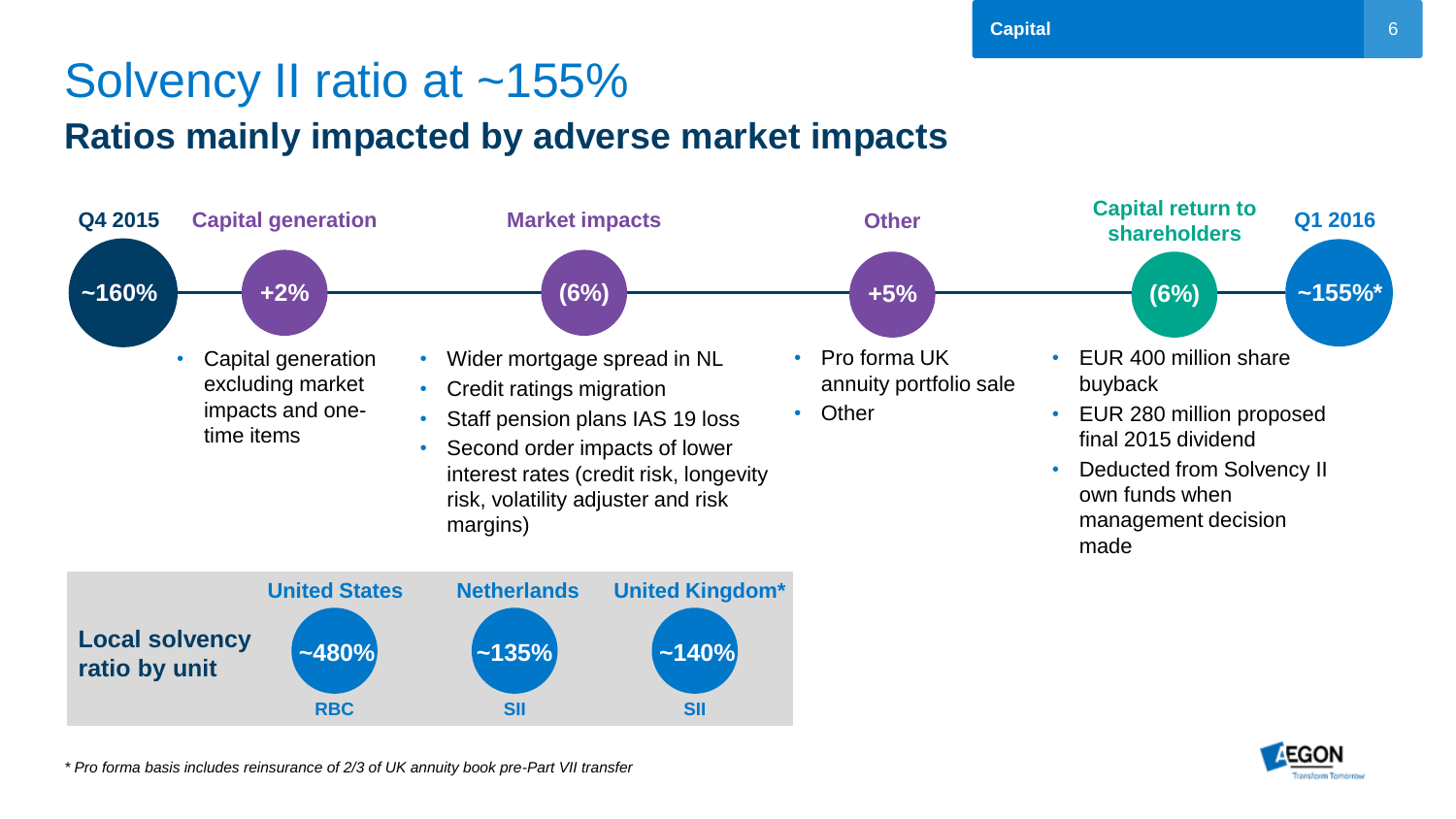### ALM rebalancing in the Netherlands **Results volatility due to difference in valuation curves**

- NL guarantee hedges adjusted to Solvency II curve, resulting in lowered hedge durations
- IFRS results volatility due to difference in valuation curves; IFRS curve to be reviewed in Q3
- IAS 19 and second order SCR impacts under Solvency II remain unhedged
- Sensitivities to be updated



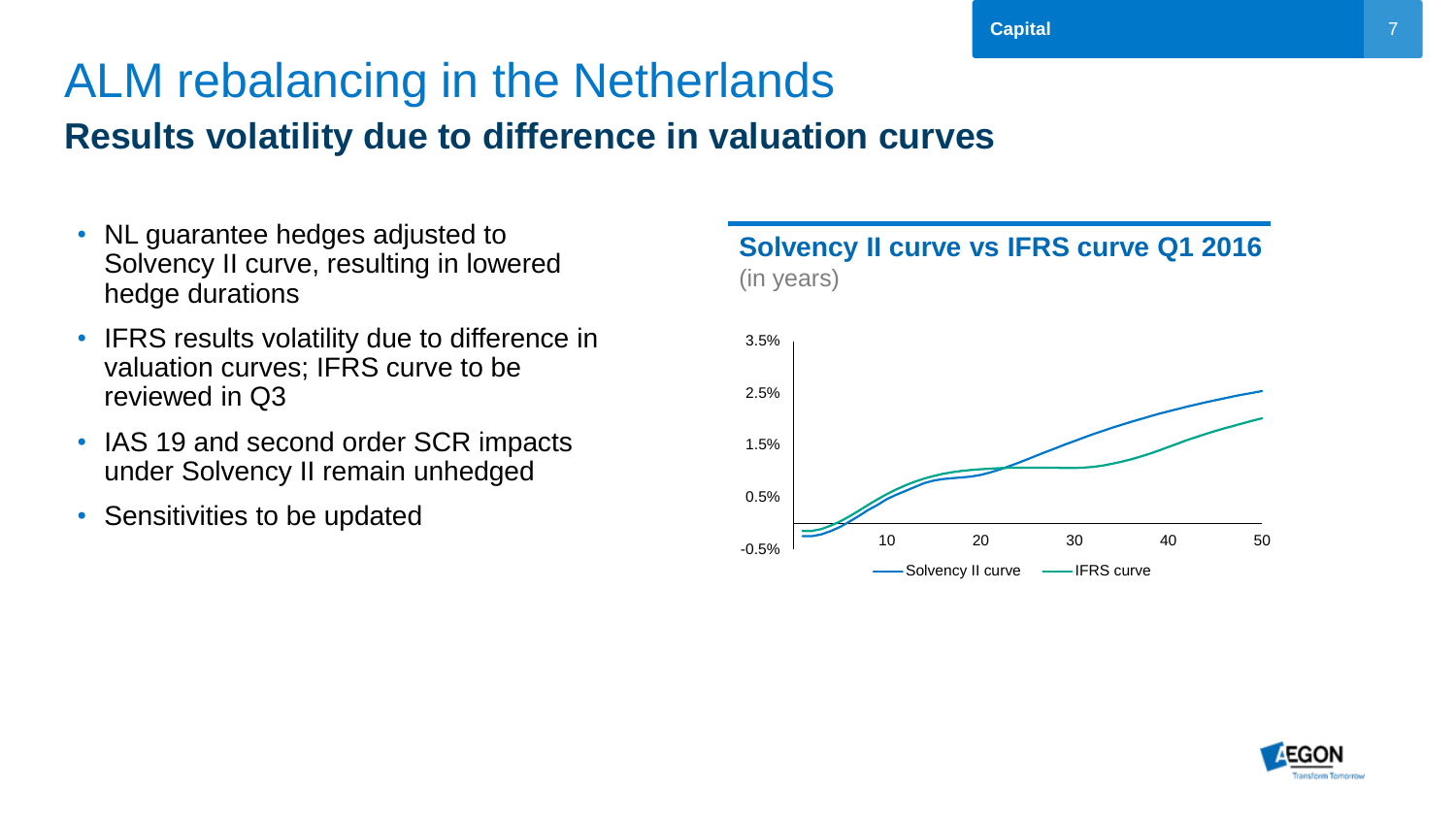## Continued strong sales

#### **A result of strategic shift to fee-based businesses**

- Gross deposits up to EUR 30 billion driven by US Retirement Plans and Asset Management
	- Net deposits increased to EUR 7.9 billion
- New life sales were lower as higher indexed universal life sales in the United States were more than offset by lower High Net Worth sales in Asia, and a decline of unit linked sales in Poland
- New premium production for accident & health and general insurance declined as a result of lower portfolio takeovers and product re-pricing in the US





<span id="page-7-0"></span>*Note: Total sales consists of new life sales plus 1/10th of gross deposits plus new premiums for accident & health and general insurance; Gross and net deposits exclude run-off businesses and stable value solutions*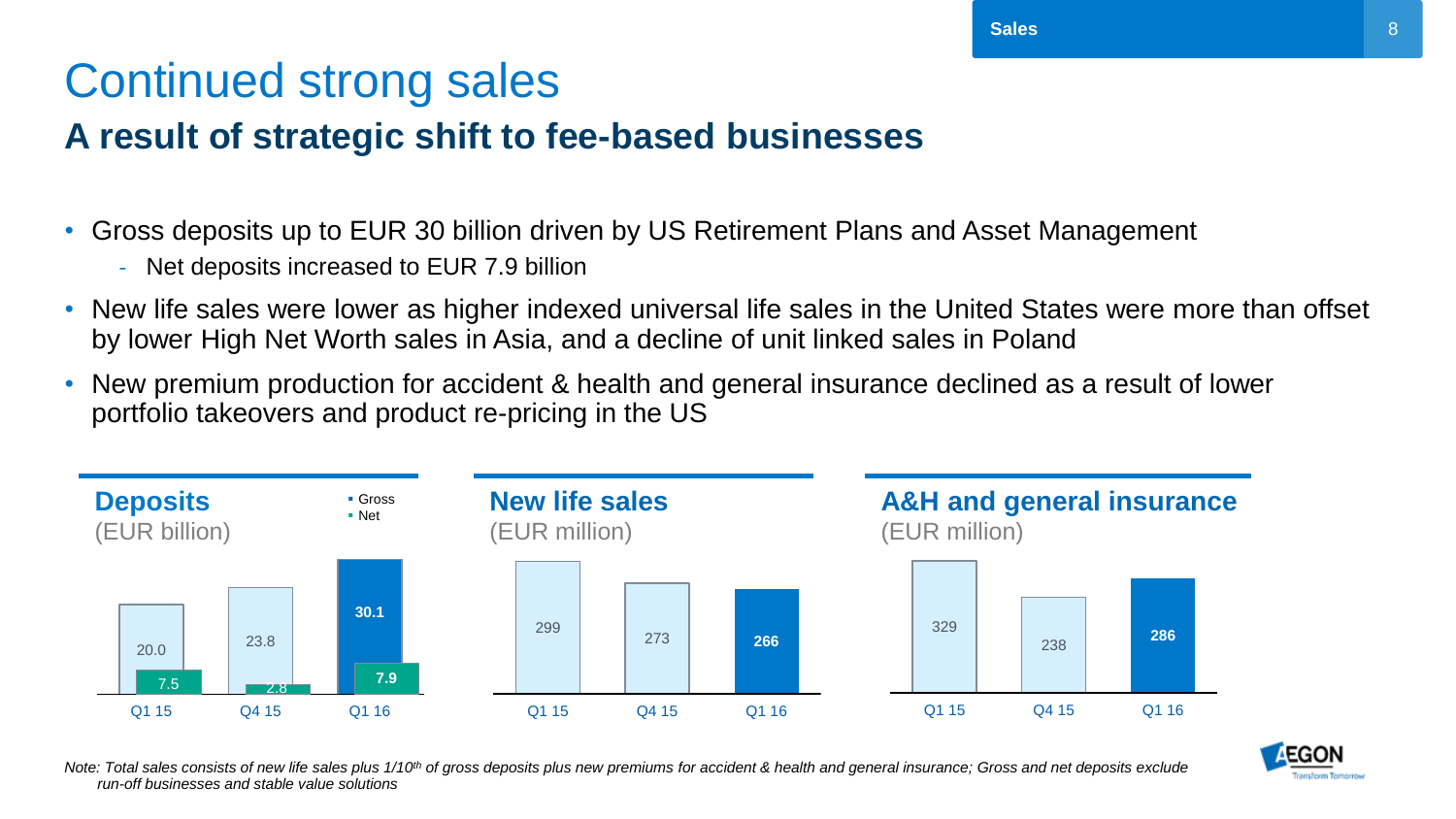## Final DOL Fiduciary Rule

#### **Better understanding the implications of the complex regulation**

- Comes into full effect as of January 1, 2018 (with certain aspects effective April 2017)
- Concerns remain about access to financial advice for individuals
- <span id="page-8-0"></span>• Work still needs to be done together with the industry and distribution networks to fully understand the impact of the final DOL rule

#### **Key takeaways <b>Potential impact** Actions

- Short-term negative impact of 10 - 20% on VA sales in line with industry expectations
- No meaningful impact on VA back book
- Impact on other businesses
	- ‒ Rollovers (-)
	- ‒ Mutual funds (-)
	- $-$  Retirement plans  $(+)$
- Higher implementation and compliance related expenses

- Focused on ensuring organizational readiness for the DOL rule
- Developing a variety of solutions that support the needs of customers and distribution partners
- Continue to help people achieve a lifetime of financial security

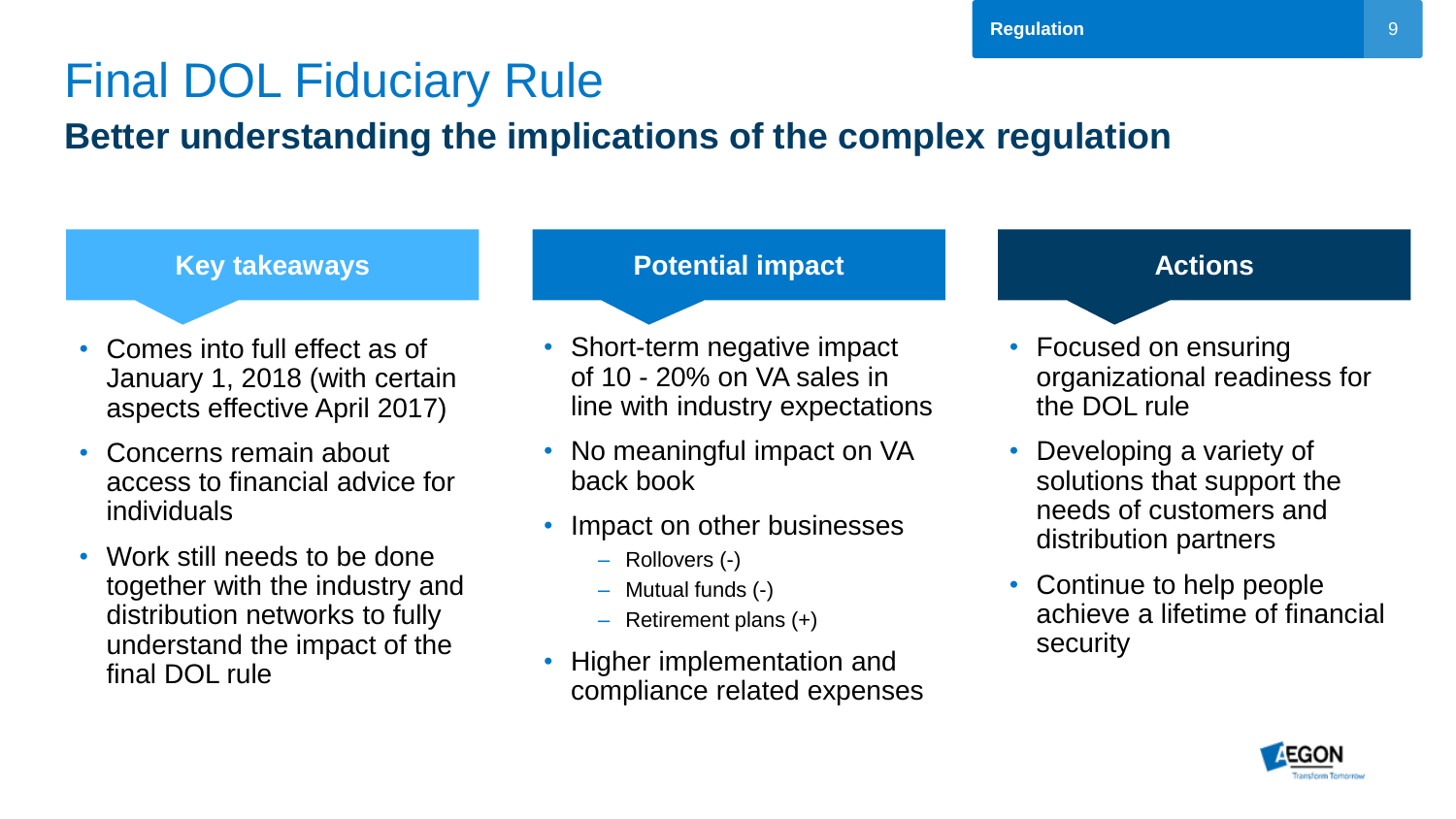### Cost savings programs progressing **Benefits of cost savings program to be reflected as of second half of 2016**



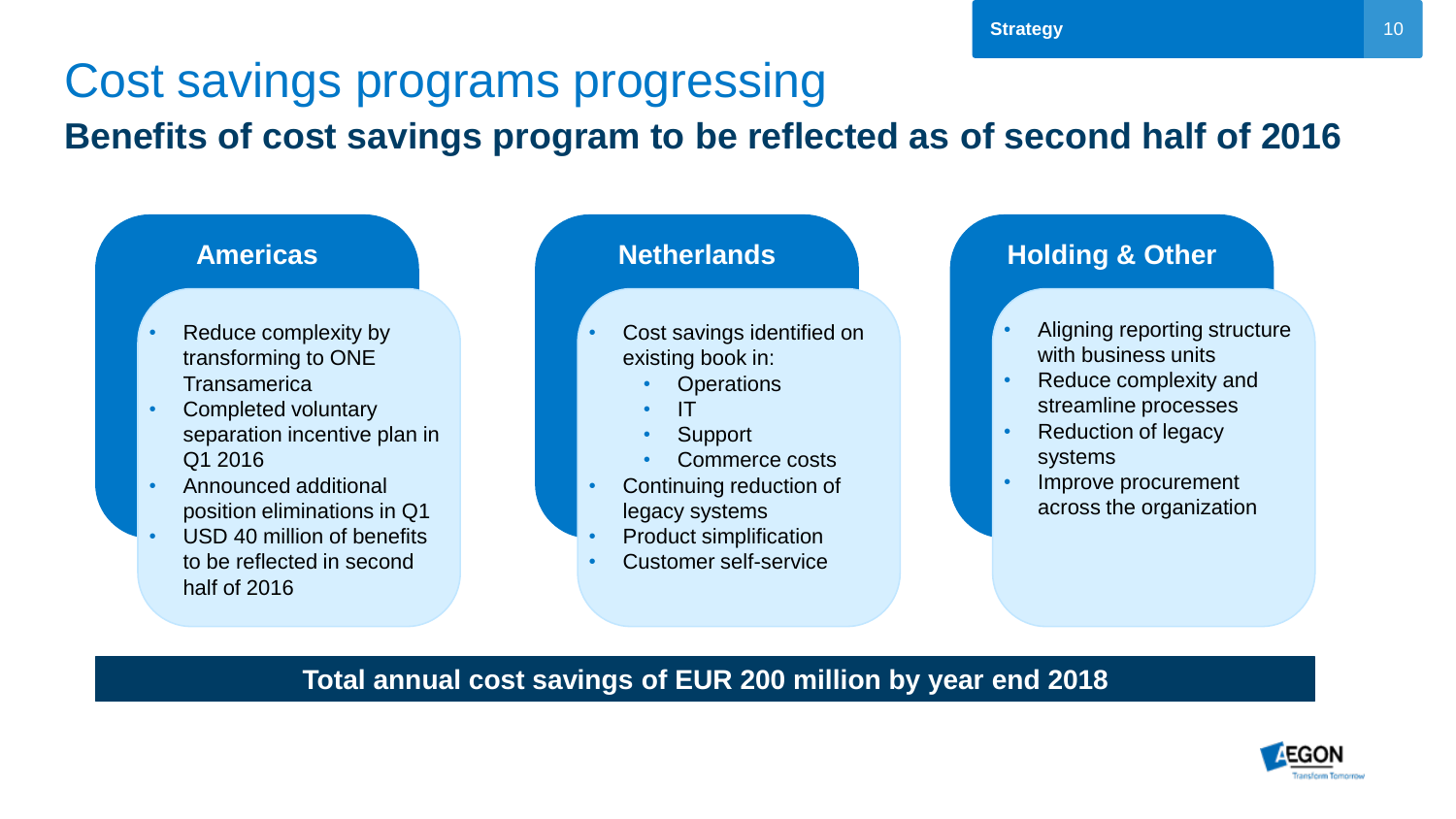## Executing on strategy

#### **Focus on core growth areas and capital return**





**Strategy**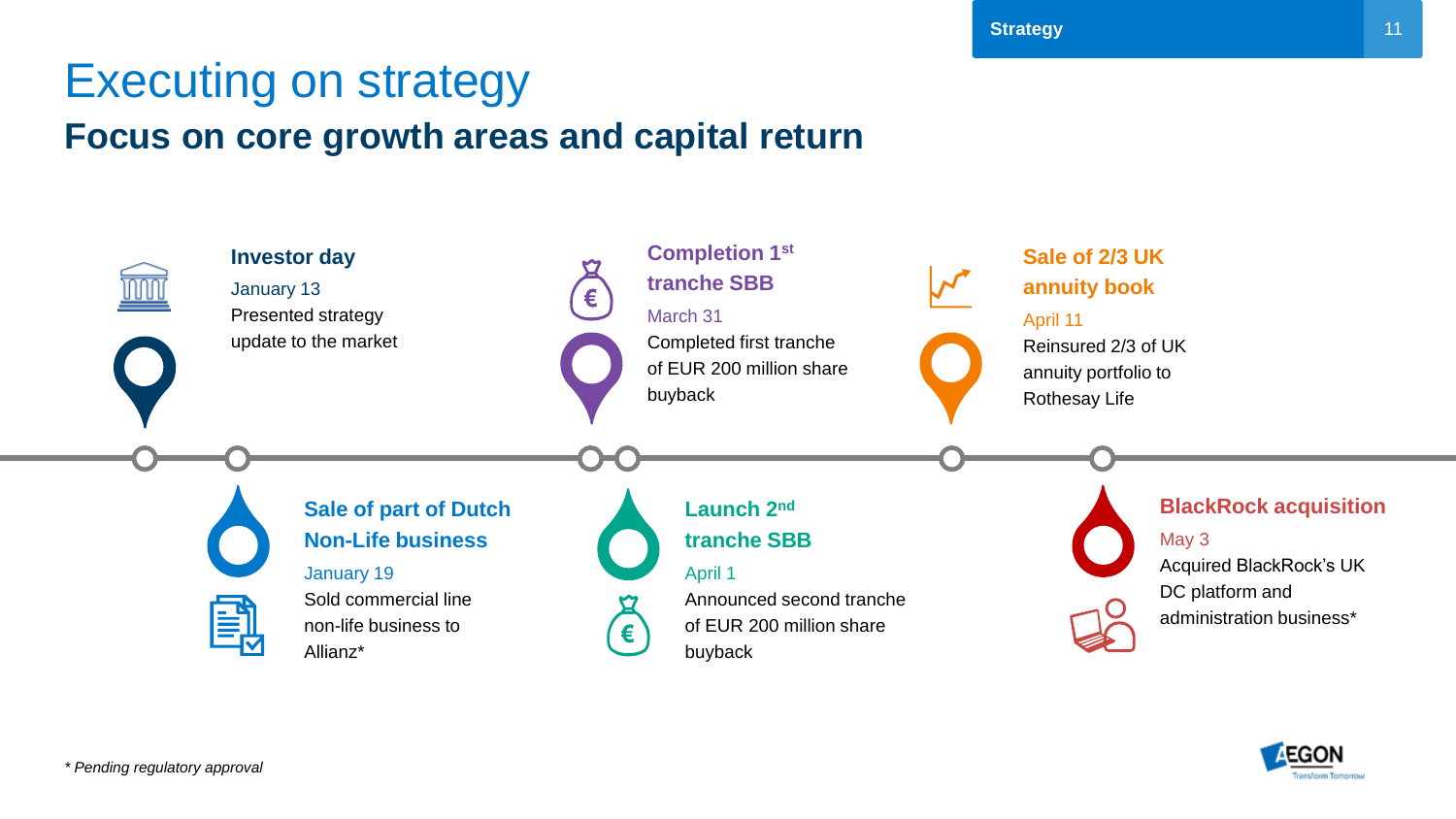## Appendix

**For questions please contact Investor Relations** +31 70 344 8305 ir@aegon.com

P.O. Box 85 2501 CB The Hague The Netherlands

 $\frac{y_{0u}}{100v}$   $\mathcal{S}^+$ 

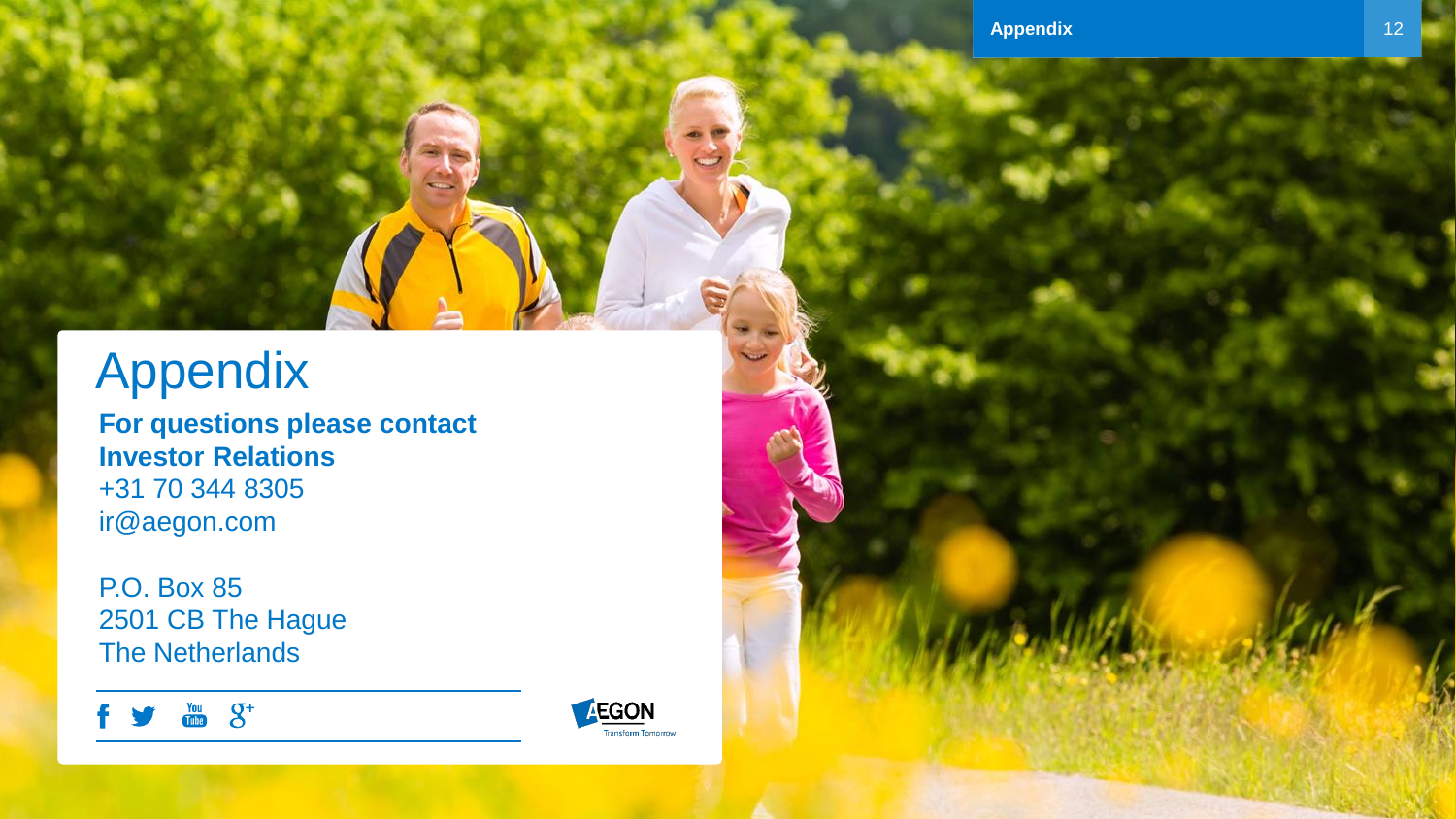### Upcoming events **May June**

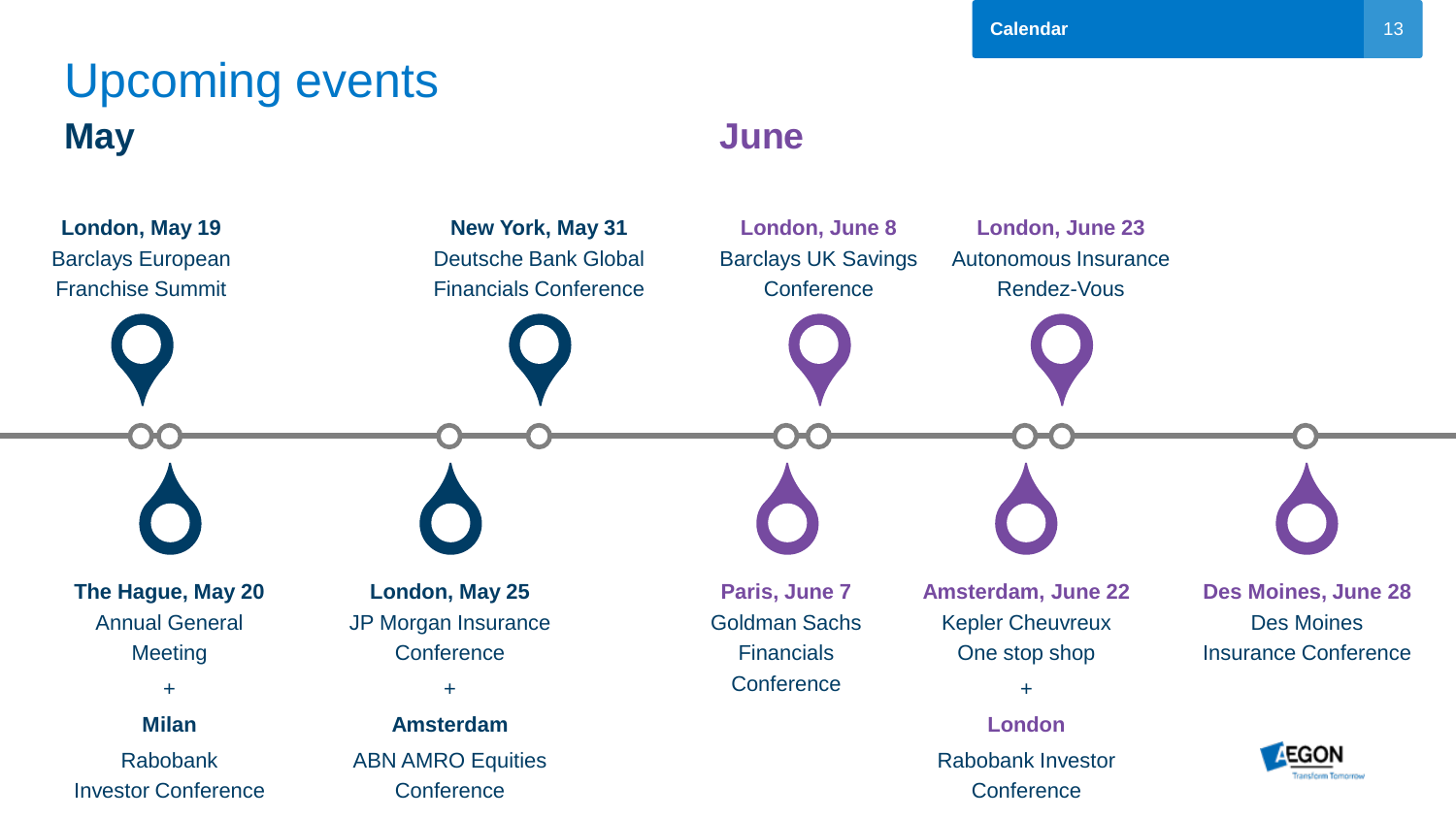### Index

### **Press subject to go directly to the section**



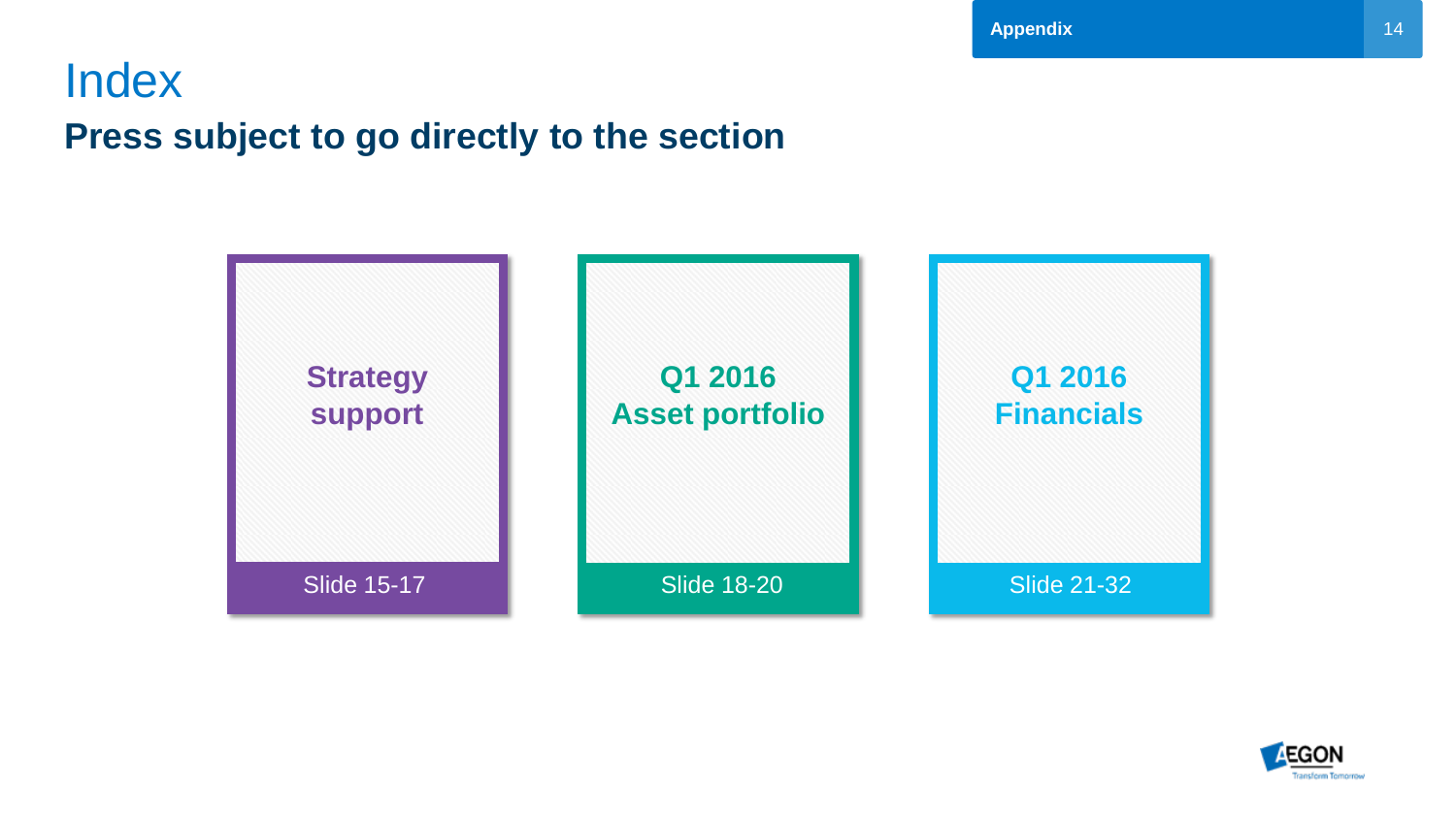### Aegon at a glance





**Our roots** date back to the first half of the **19th century**



<span id="page-14-0"></span>Revenue-generating investments are **EUR 705 billion** (March 31, 2016)



in claims and benefits **EUR 43 billion** (2015)

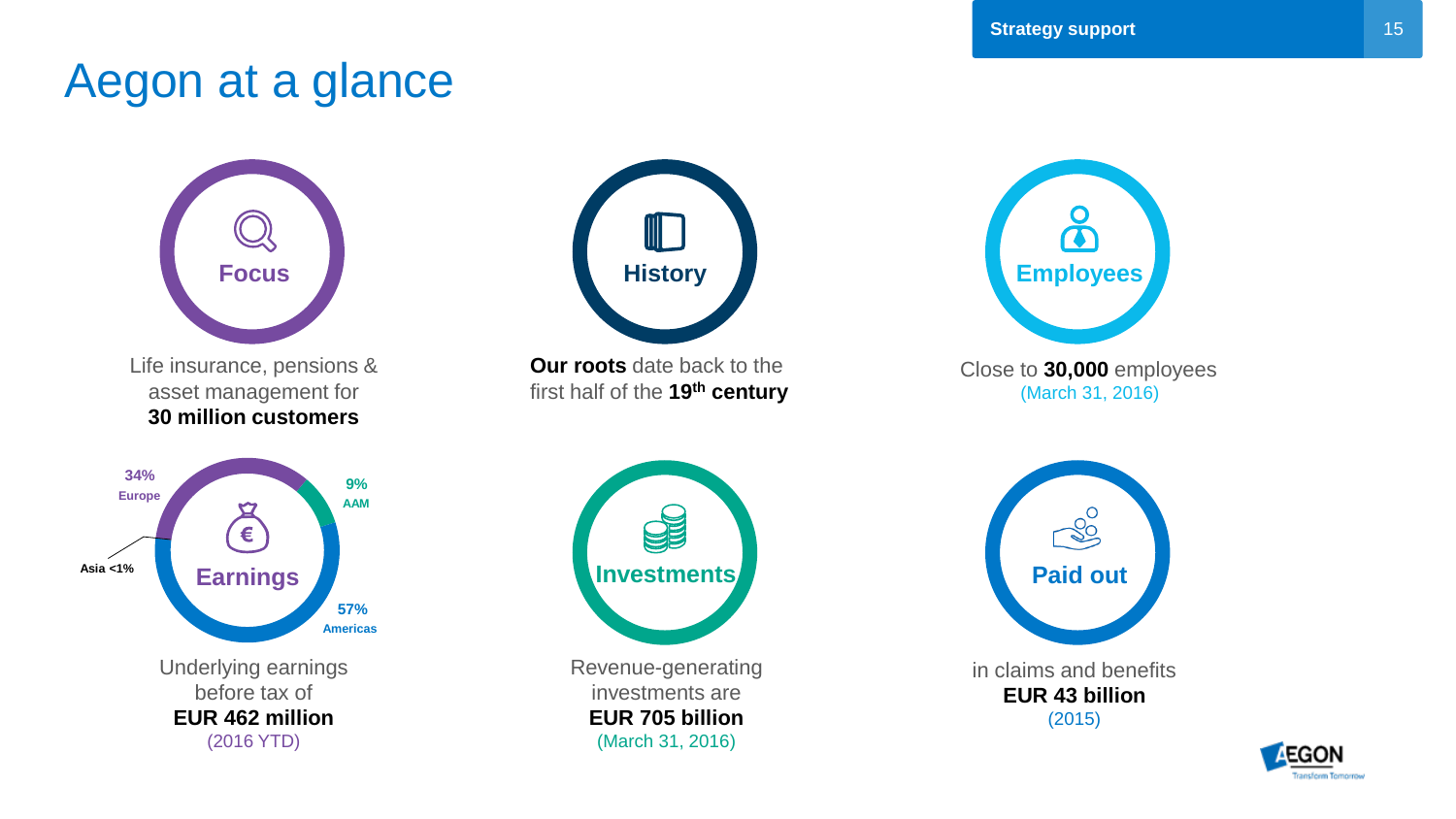### Responsible business **Embedded in our operations**

#### **Our commitment: "To act responsibly and to create positive impact for all our stakeholders"**

#### **Putting our customers at the center of what we do**

- Deliver products and services customers can trust (market conduct standards)
- Take value for the customer into account at every step of the product development process

#### **Having a responsible investments approach**

- **Extend Responsible Investment** approach to externally managed assets where possible
- Investigate the risks represented by climate change, and adapt our investment strategy if required
- Investigate the investment opportunities in the transition to a low-carbon economy as part of the Impact Investment program

#### **Empowering our employees**

- Invest in our workforce by providing training and development opportunities related to the strategic direction of the company
- Create a positive, open working environment that stimulates diversity and inclusion

**Prime** 

#### **Promoting retirement readiness**

- Educate our customers. employees and society at large on issues surrounding retirement security, longevity and population aging
- Explore opportunities for product and services that improve our customers' Retirement Readiness and promote healthy aging







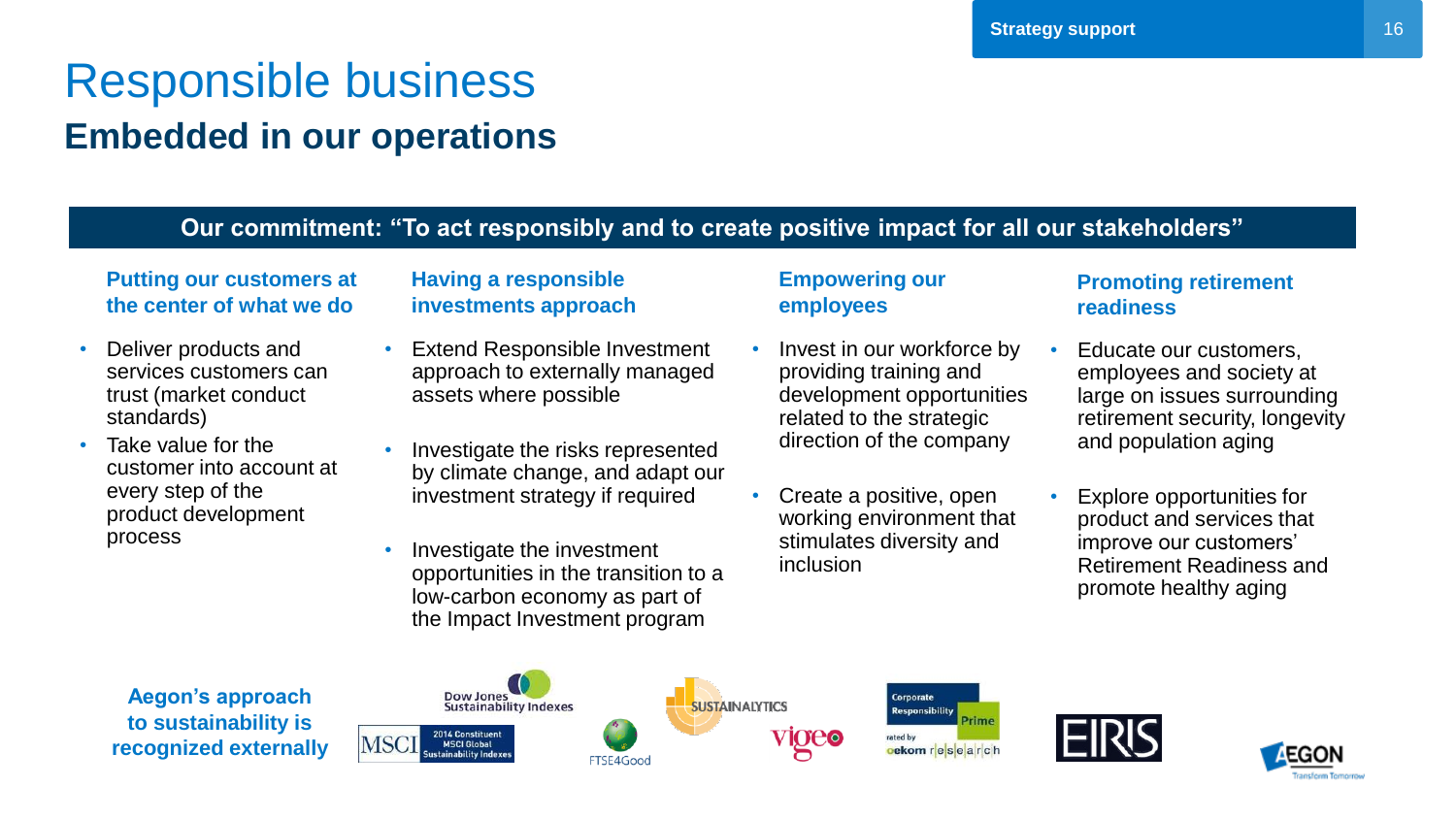## Committed to financial education

**Conduct research, educate the public and lead dialogue on financial issues**





International presence Established Centers for longevity and retirement in the US, the Netherlands and Brazil

Publication of original research regarding: retirement, longevity, population aging, retirement security, healthcare coverage and health & wellness

Research publication



#### Partnering up

Building relationships with respected partners in the field of longevity, retirement and health



#### Leveraging expertise

The Centers for longevity and retirement are a collaboration of experts from Aegon's businesses in Europe, the Americas and Asia



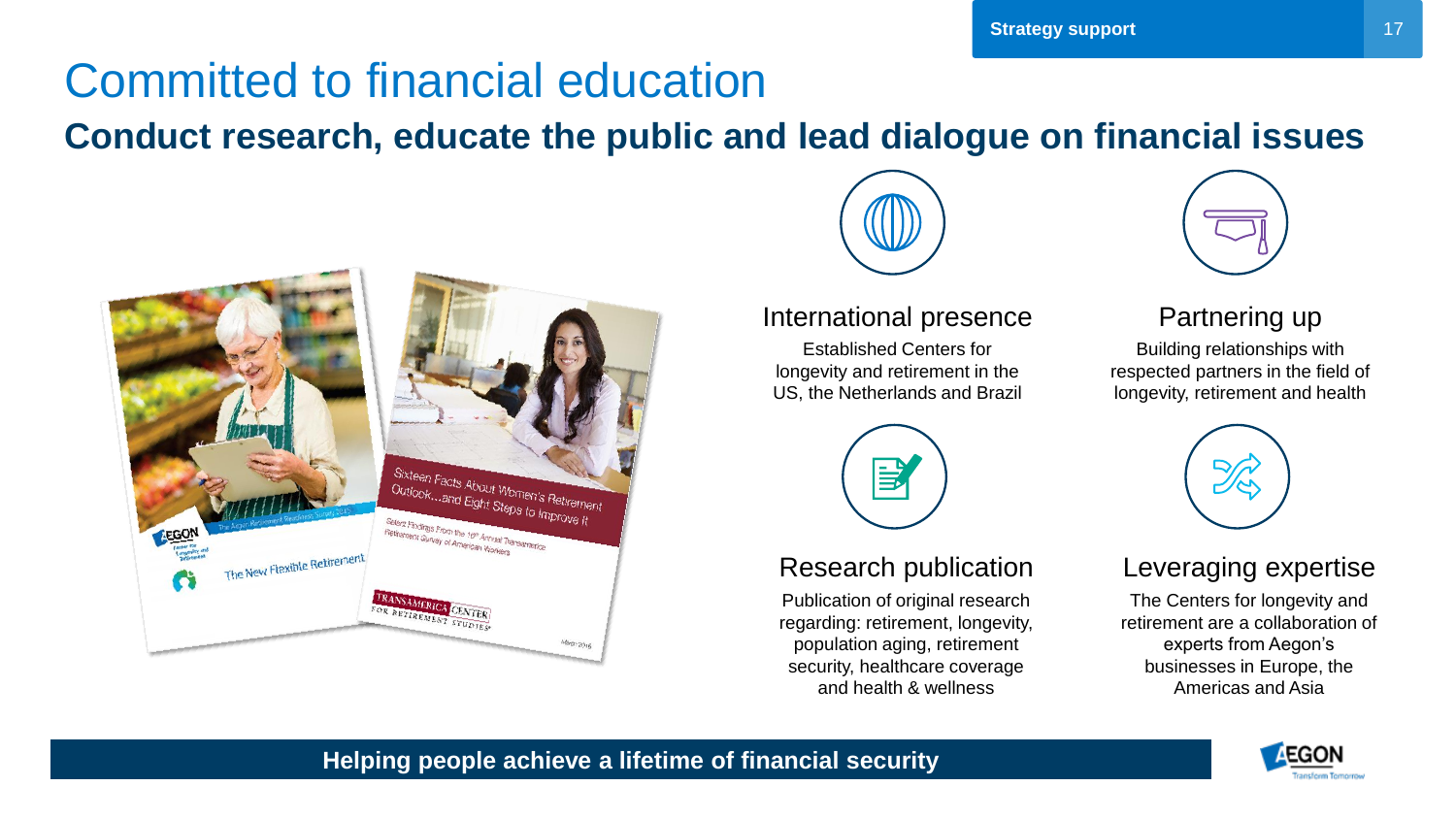## General account investments **By geography**

<span id="page-17-0"></span>

| <b>March 31, 2016</b>                | amounts in EUR millions, except for the impairment data |               |             |                            |              |
|--------------------------------------|---------------------------------------------------------|---------------|-------------|----------------------------|--------------|
|                                      | <b>Americas</b>                                         | <b>Europe</b> | <b>Asia</b> | <b>Holding &amp; other</b> | <b>Total</b> |
| Cash/Treasuries/Agencies             | 18,316                                                  | 20,952        | 261         | 62                         | 39,592       |
| Investment grade corporates          | 39,434                                                  | 10,024        | 3,071       |                            | 52,528       |
| High yield (and other) corporates    | 2,913                                                   | 280           | 110         |                            | 3,303        |
| Emerging markets debt                | 1,502                                                   | 1,474         | 107         |                            | 3,083        |
| <b>Commercial MBS</b>                | 4,899                                                   | 634           | 526         |                            | 6,059        |
| <b>Residential MBS</b>               | 4,316                                                   | 798           | 74          |                            | 5,189        |
| Non-housing related ABS              | 2,928                                                   | 3,264         | 307         |                            | 6,500        |
| Housing related ABS                  |                                                         | 987           |             |                            | 987          |
| <b>Subtotal</b>                      | 74,308                                                  | 38,413        | 4,456       | 62                         | 117,240      |
| Residential mortgage loans           | 24                                                      | 25,614        |             |                            | 25,638       |
| Commercial mortgage loans            | 7,493                                                   | 61            |             |                            | 7,553        |
| <b>Total mortgages</b>               | 7,517                                                   | 25,675        | ۰.          | Ξ.                         | 33,192       |
| Convertibles & preferred stock       | 295                                                     | 2             |             |                            | 297          |
| Common equity & bond funds           | 436                                                     | 875           |             | 114                        | 1,425        |
| Private equity & hedge funds         | 1,971                                                   | 122           | ٠           | 3                          | 2,095        |
| <b>Total equity like</b>             | 2,701                                                   | 999           | ۰.          | 117                        | 3,817        |
| Real estate                          | 1,202                                                   | 1,160         |             |                            | 2,362        |
| Other                                | 815                                                     | 3,274         |             | $\overline{7}$             | 4,096        |
| General account (excl. policy loans) | 86,543                                                  | 69,521        | 4,456       | 187                        | 160,706      |
| Policyholder loans                   | 2,052                                                   |               | 18          |                            | 2,079        |
| Investments general account          | 88,595                                                  | 69,530        | 4,473       | 187                        | 162,784      |
| Impairments as bps (Q1 2016)         | 4                                                       |               |             |                            | $\mathbf{2}$ |

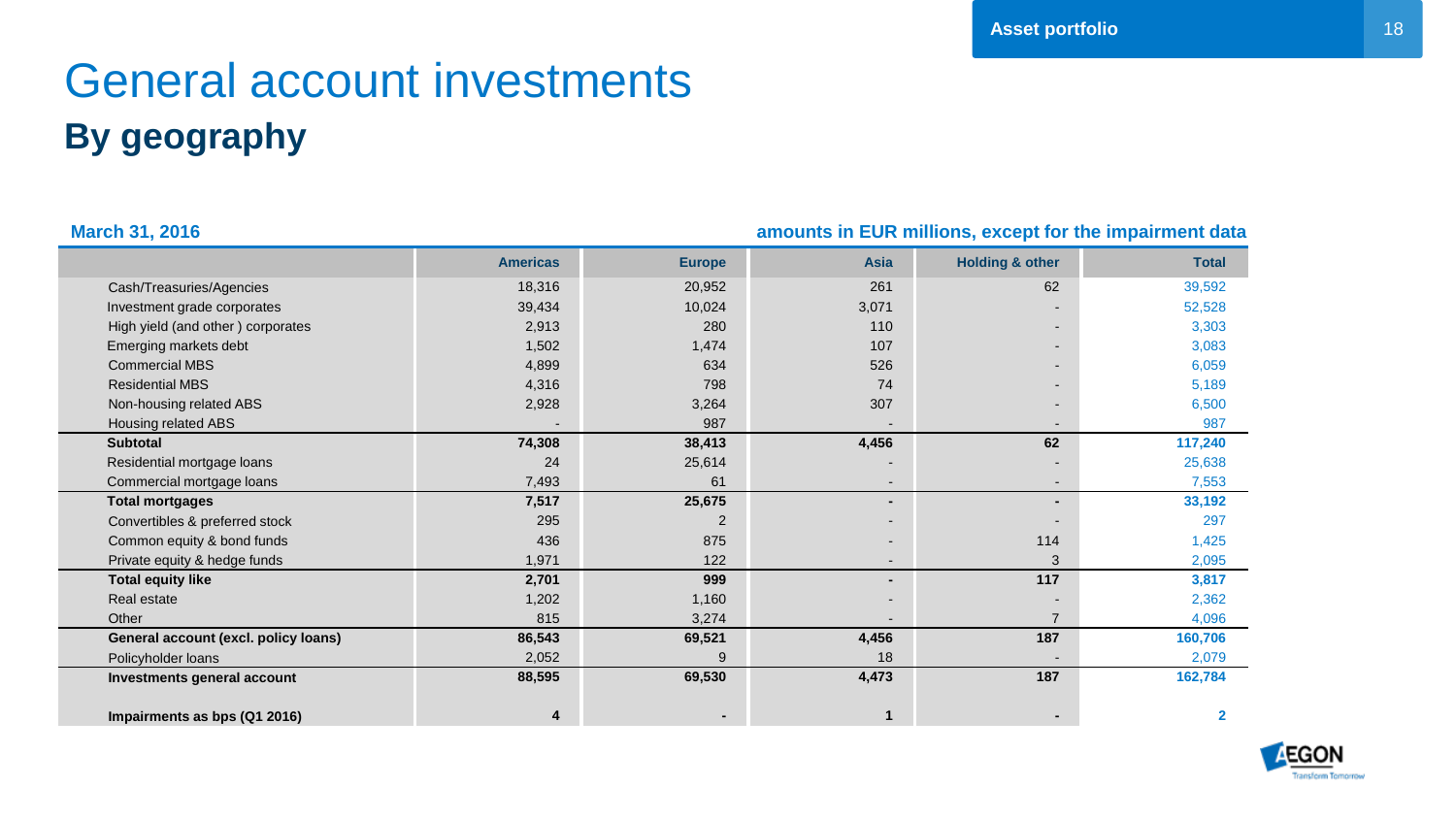## Structured assets and corporate bonds **By rating**

**March 31, 2016 amounts in EUR millions**

|                                    | <b>AAA</b>               | AA                       | A      | <b>BBB</b> | $<$ BBB                  | <b>NR</b>                | <b>Total</b> |
|------------------------------------|--------------------------|--------------------------|--------|------------|--------------------------|--------------------------|--------------|
| <b>Structured assets by rating</b> |                          |                          |        |            |                          |                          |              |
| <b>Commercial MBS</b>              | 4,396                    | 1,068                    | 317    | 144        | 135                      |                          | 6,059        |
| <b>Residential MBS</b>             | 2,351                    | 304                      | 205    | 221        | 2,109                    | $\overline{\phantom{a}}$ | 5,189        |
| Non-housing related ABS            | 3,059                    | 900                      | 1,783  | 500        | 258                      | $\overline{\phantom{a}}$ | 6,500        |
| Housing related ABS                | $\overline{\phantom{a}}$ | 289                      | 669    | 28         | ٠                        | $\overline{\phantom{a}}$ | 987          |
| <b>Total</b>                       | 9,805                    | 2,560                    | 2,975  | 893        | 2,502                    | $\blacksquare$           | 18,735       |
| <b>Credits by rating</b>           |                          |                          |        |            |                          |                          |              |
| <b>IG Corporates</b>               | 1,168                    | 4,450                    | 22,465 | 24,444     | $\overline{\phantom{a}}$ |                          | 52,528       |
| High yield corporate               | $\overline{\phantom{0}}$ | $\overline{\phantom{a}}$ | 3      | 3          | 3,297                    | $\overline{\phantom{a}}$ | 3,303        |
| Emerging markets debt              | 82                       | 167                      | 1,042  | 1,066      | 720                      | 6                        | 3,083        |
| <b>Total</b>                       | 1,250                    | 4,617                    | 23,510 | 25,512     | 4,017                    | 6                        | 58,913       |
|                                    |                          |                          |        |            |                          |                          |              |
| Cash/Treasuries/Agencies           |                          |                          |        |            |                          |                          | 39,592       |
| <b>Total</b>                       | 11,056                   | 7,177                    | 26,484 | 26,405     | 6,519                    | 6                        | 117,240      |
|                                    |                          |                          |        |            |                          |                          |              |

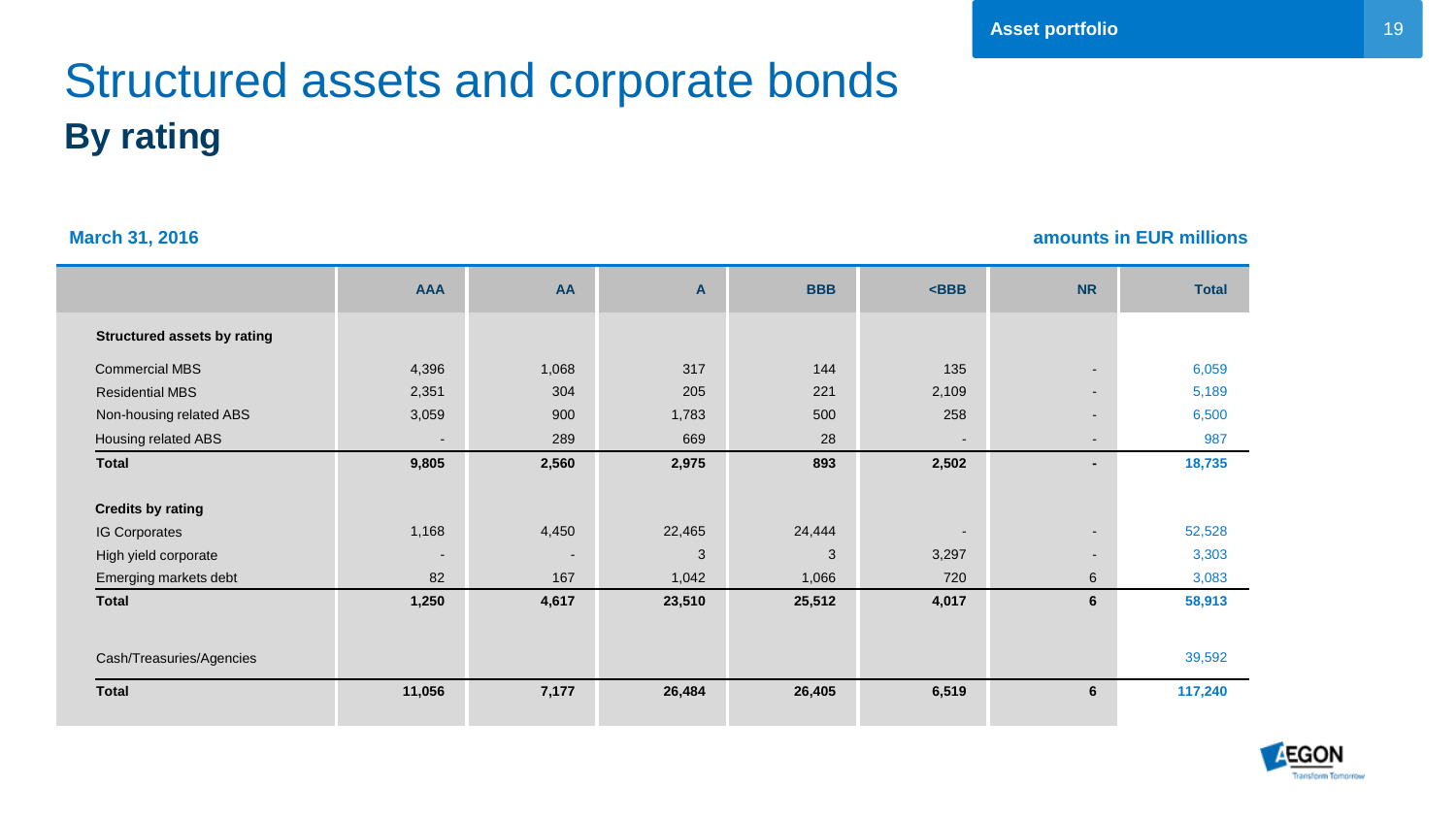### US energy & commodity exposure **Direct and indirect by rating**

**March 31, 2016 amounts in EUR millions**

|                                | <b>AAA</b>               | AA                       | A                        | <b>BBB</b>               | <bbb nr<="" th=""><th><b>Total</b></th><th><b>Unrealized gain</b><br/>/(loss)</th></bbb> | <b>Total</b> | <b>Unrealized gain</b><br>/(loss) |
|--------------------------------|--------------------------|--------------------------|--------------------------|--------------------------|------------------------------------------------------------------------------------------|--------------|-----------------------------------|
| Independent                    | ٠                        | 3                        | 327                      | 634                      | 139                                                                                      | 1,104        | (57)                              |
| Oil field services             | $\overline{\phantom{0}}$ | 41                       | 181                      | $\mathbf{1}$             | 157                                                                                      | 380          | (77)                              |
| Midstream                      | $\sim$                   | $\overline{\phantom{a}}$ | 231                      | 1,002                    | 85                                                                                       | 1,317        | (21)                              |
| Integrated                     | 145                      | 385                      | 445                      | 362                      | 149                                                                                      | 1,486        | 67                                |
| Refining                       | -                        | $\overline{\phantom{a}}$ | $\overline{\phantom{a}}$ | 128                      | 48                                                                                       | 176          | (2)                               |
| <b>Total energy related</b>    | 145                      | 429                      | 1,185                    | 2,126                    | 577                                                                                      | 4,463        | (89)                              |
| Metals and mining              | $\overline{\phantom{a}}$ | $\overline{\phantom{a}}$ | 234                      | 303                      | 167                                                                                      | 704          | (77)                              |
| <b>Total corporate bonds</b>   | 145                      | 429                      | 1,419                    | 2,429                    | 744                                                                                      | 5,167        | (166)                             |
| Commercial paper               | $\sim$                   | $\overline{\phantom{a}}$ | $\overline{\phantom{a}}$ | 69                       |                                                                                          | 69           |                                   |
| Real estate LP                 | ٠                        | $\overline{\phantom{a}}$ | $\overline{\phantom{a}}$ | $\overline{\phantom{a}}$ | $\blacksquare$                                                                           | 154          |                                   |
| Total general account exposure | 145                      | 429                      | 1,419                    | 2,499                    | 744                                                                                      | 5,390        | (166)                             |
|                                |                          |                          |                          |                          | % of US general account                                                                  | 6.1%         |                                   |
| CDS exposure (notional)        |                          | $\overline{\phantom{a}}$ | 31                       | 232                      | 49                                                                                       | 313          |                                   |



*Note: Amounts are fair value per March 31, 2016; 96.9% fair value to amortized cost for corporate bonds*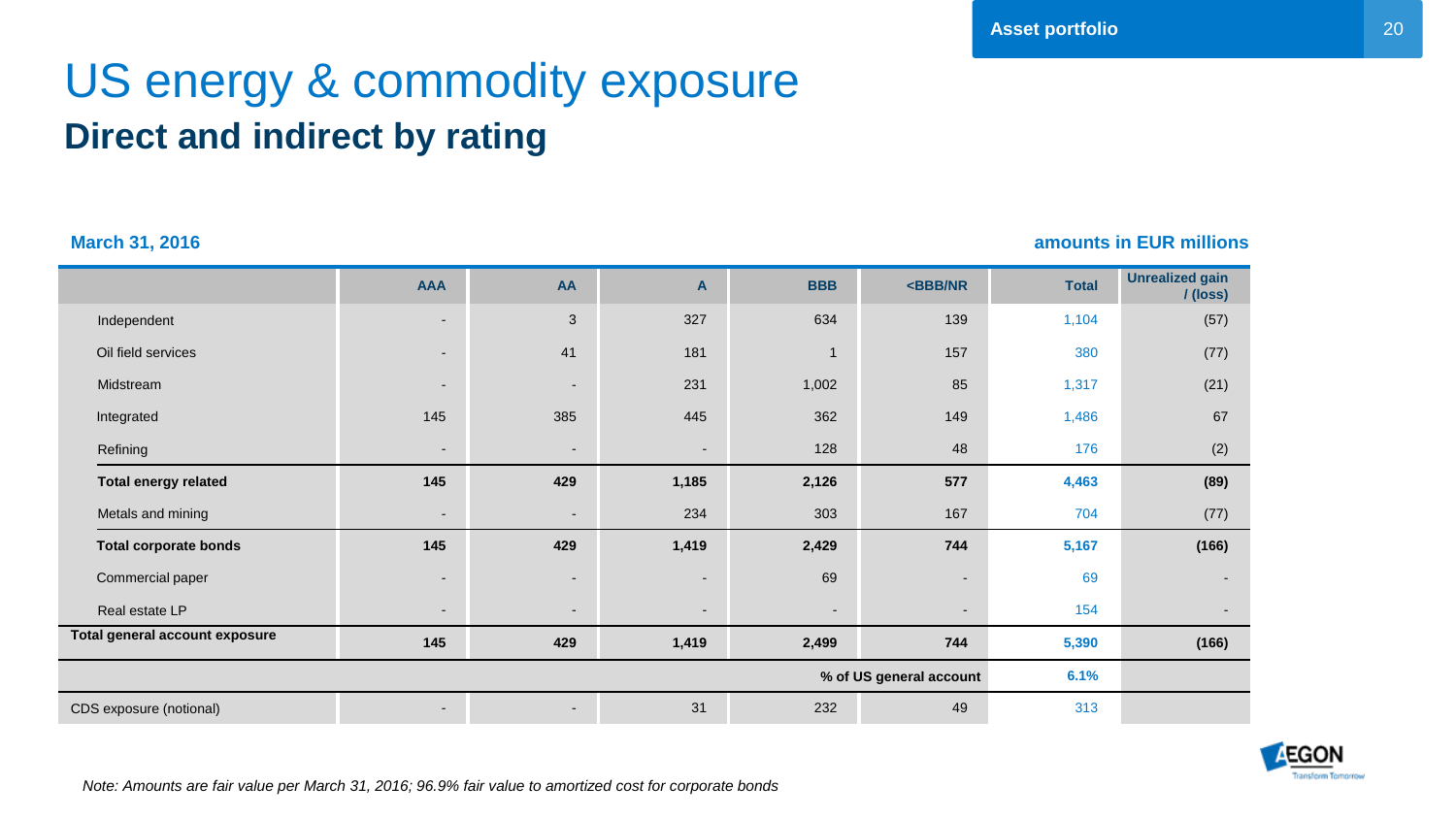### Underlying earnings **Increased to EUR 462 million**

- Lower earnings in Americas as a result of lower fee income from lower markets, one-time employee expenses, reduction of VA closed block balances and recurring earnings impact following assumption changes and model updates implemented in Q3 2015
- Earnings in Europe increased as a result of the write down of DPAC in the UK and normalization of surrenders in Poland
- Asia earnings improved due to higher earnings from High Net Worth businesses
- <span id="page-20-0"></span>• Earnings in Asset Management remained high, as higher management and performance fees were offset by higher expenses mainly related to growth of the business

#### **Underlying earnings before tax**

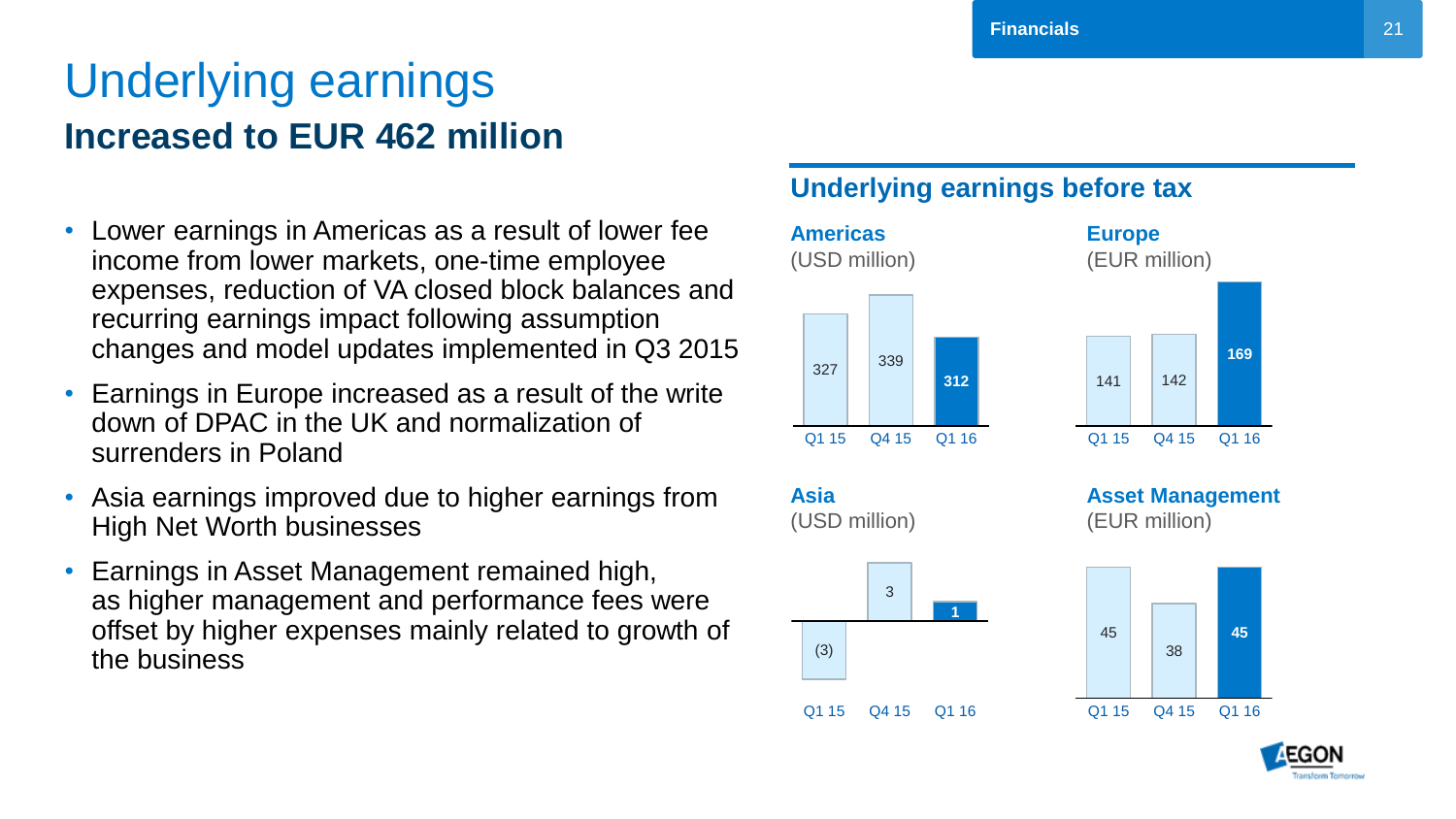## Fair value items

#### **Impacted by alternative investments and hedge programs**

| <b>Total of EUR (358) million</b>                                                                                |                                                                                                                               |                                                                                                                                        |                                                                               |  |
|------------------------------------------------------------------------------------------------------------------|-------------------------------------------------------------------------------------------------------------------------------|----------------------------------------------------------------------------------------------------------------------------------------|-------------------------------------------------------------------------------|--|
| FV investments                                                                                                   | FV hedging with<br>accounting match<br>EUR (101) million                                                                      | FV hedging without<br>accounting match<br>EUR (152) million                                                                            | FV other                                                                      |  |
| EUR (104) million                                                                                                | Derivatives $\Delta$ : EUR 2,314m<br>Liability $\Delta$ : EUR (2,415)m                                                        | Derivatives $\Delta$ : EUR (110)m<br>Liability $\Delta$ : EUR (42)m                                                                    | EUR (1) million                                                               |  |
| Americas: (135)<br>Alternative investments (-)<br>$\blacksquare$ Real estate $(\cdot)$<br>Credit derivatives (-) | <b>US GMWB: 7</b><br>$\blacksquare$ Interest rates $(\cdot)$<br>$\bullet$ Other (+)                                           | <b>US macro hedging: (92)</b><br>Equity (-)<br>×<br>IUL product hedge (-)<br><b>COL</b><br>Interest rate hedges (+)<br>Other (-)<br>п. | <b>Other: (1)</b><br>• Chinese equity portfolio (-)<br>• Other FV items $(+)$ |  |
| <b>Netherlands: 31</b><br>• Real estate $(+)$                                                                    | <b>Netherlands guarantees: (108)</b><br>• Credit related hedges $(+)$<br>• Accounting mismatch on interest<br>rate hedges (-) | Netherlands: (26)<br>• Duration management (-)<br>$\bullet$ Other (+)                                                                  |                                                                               |  |
|                                                                                                                  | $\bullet$ Other (-)                                                                                                           | Holding: (41)<br>• Perpetual securities and LT debt (-)<br><b>UK: 7</b><br>Inflation hedge (+)<br>$\blacksquare$ Equity (+)            |                                                                               |  |



22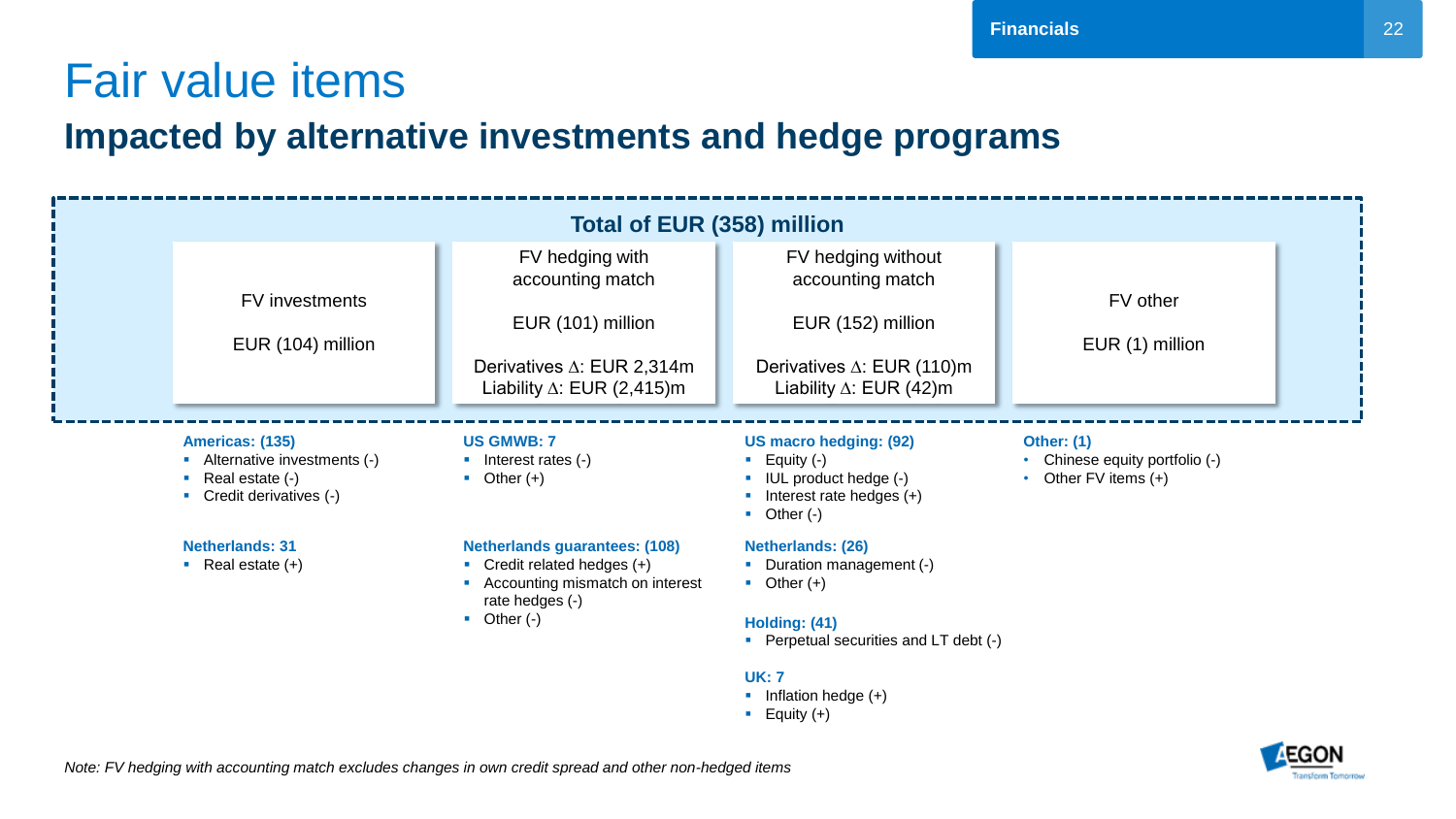### Gross deposits **Increased to EUR 30.1 billion**

- Higher gross deposits in the Americas as a result of the Mercer acquisition, growth in pensions and mutual funds, partially offset by lower deposits in variable annuities
- Gross deposits in Europe up 12% due to continued strong performance from Knab and growth of the platform business in the UK
- Gross deposits in Asia were down as the comparable quarter in 2015 benefited from higher deposits in anticipation of lower commissions on VA in Japan
- Growth in third party gross flows in Asset Management more than doubled as a result of higher flows in AIFMC, driven by a higher recognized gross flows, and proportional inclusion of LBPAM

#### **Gross deposits**



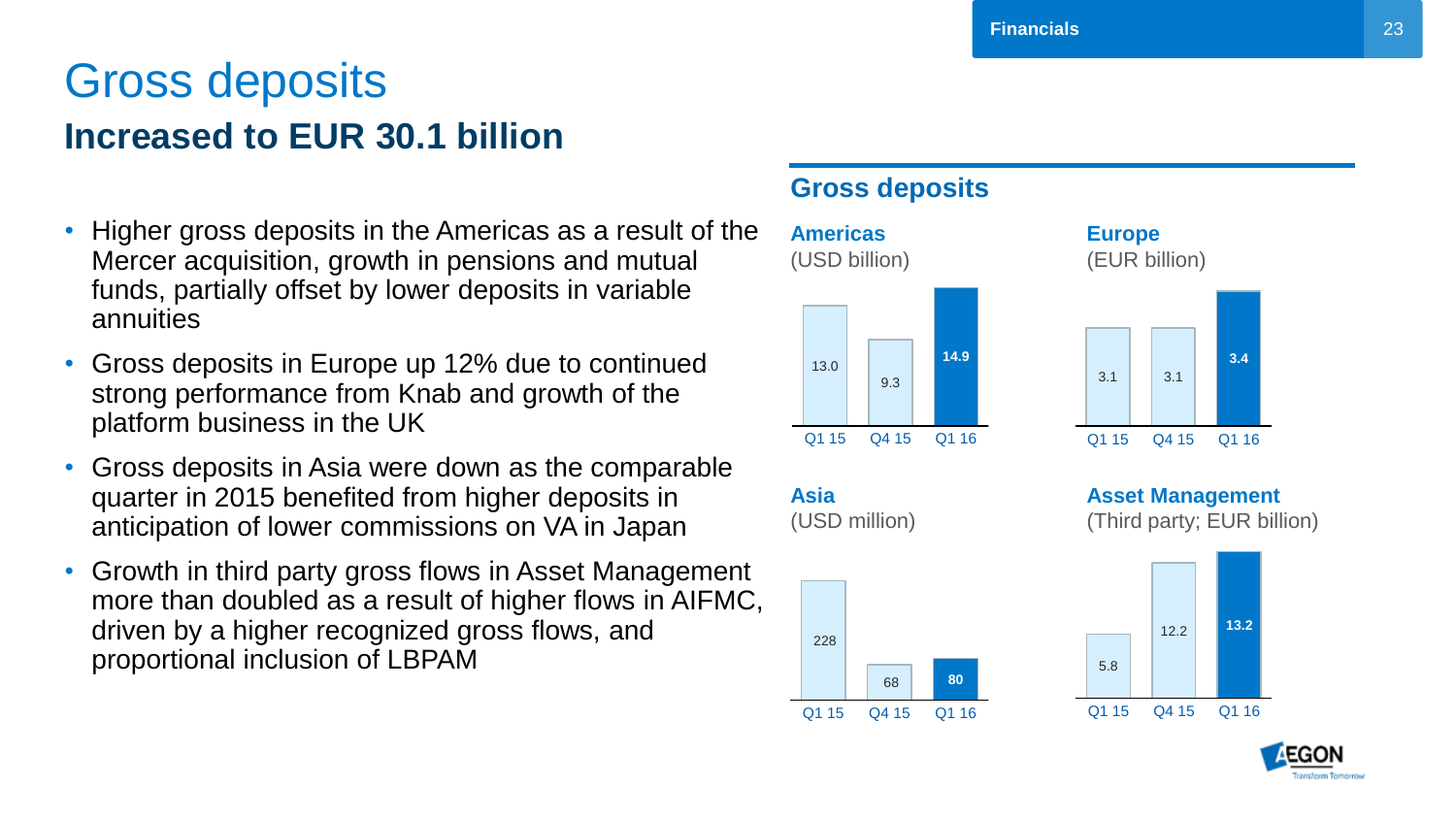### New life sales **Amounted to EUR 266 million**

- New life sales in the Americas were stable, as higher indexed UL sales offset lower sales in standard UL and term life products
- Lower new life sales in Europe as higher sales in Turkey were more than offset by lower sales in Poland
- New life sales in Asia declined, as higher sales in strategic partnerships were more than offset by lower sales from High Net Worth businesses

#### **New life sales**







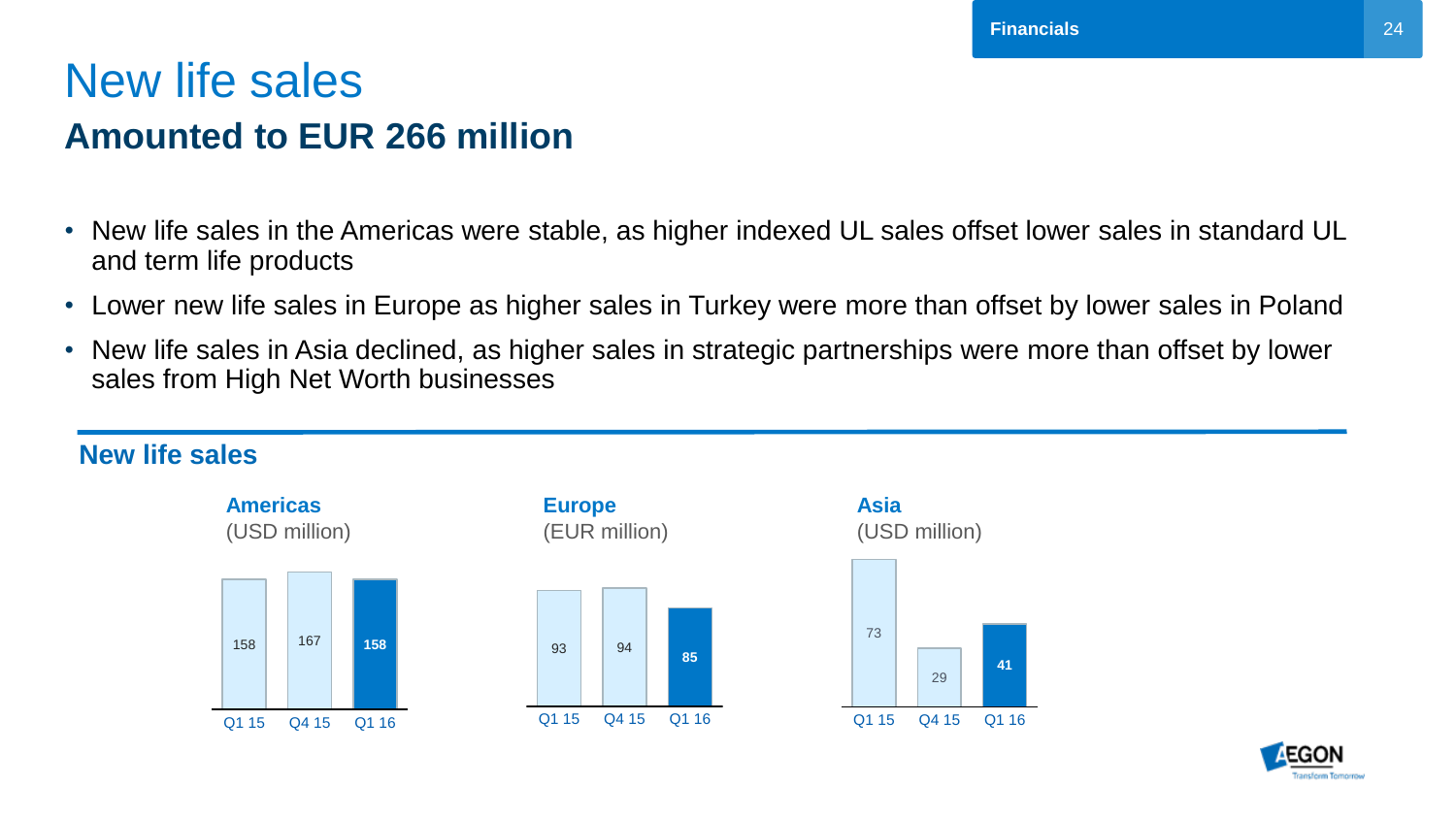## MCVNB of EUR 133 million

### **Impacted by margin pressure, low interest rates and methodology change**

- Higher MCVNB in the Americas mainly driven by a higher contribution from life insurance, offsetting a lower contribution from VA
- MCVNB in Europe decreased as a result of a change in the product mix for pensions in the Netherlands
- MCVNB in Asia declined, driven by lower sales, lower interest rates and widening credit spreads

#### **Market consistent value of new business**







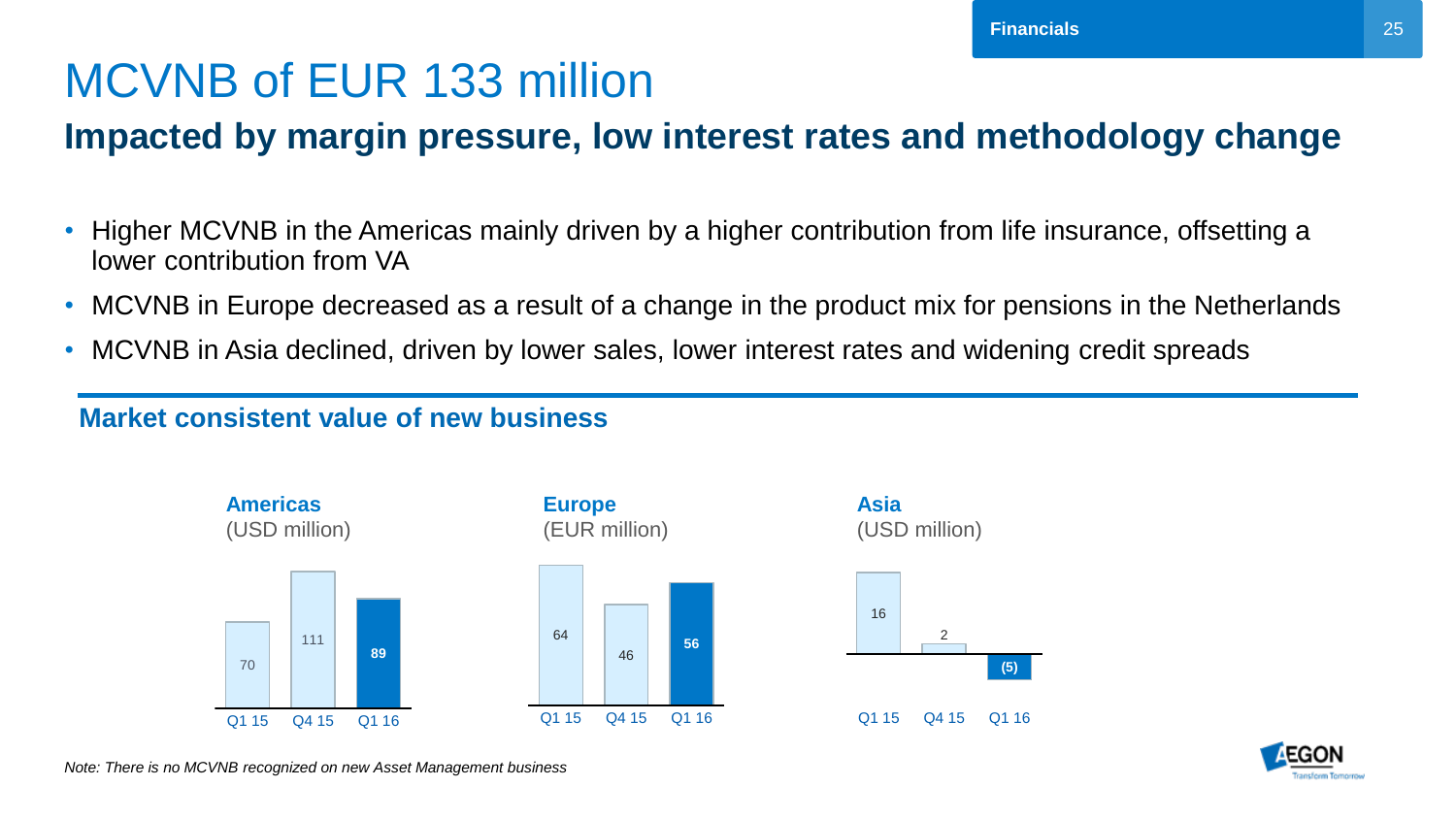### Operating expenses **Increased to EUR 960 million**

- Operating expenses in the Americas increased driven by the Mercer acquisition and one-time employee expenses
- Operating expenses in Europe remained stable as lower restructuring expenses in NL were offset by expense growth in the UK as a result of upgrading policies from the back book and Spain
- Increase in operating expenses in Asia driven by higher expenses in China and the increase in Aegon's stake in its strategic partnership in India from 26% to 49%
- Operating expenses in Asset Management up mainly due to business growth, currency movements, elevated project-related expenses and the inclusion of costs relating to the partnership with LBPAM

#### **Operating expenses**



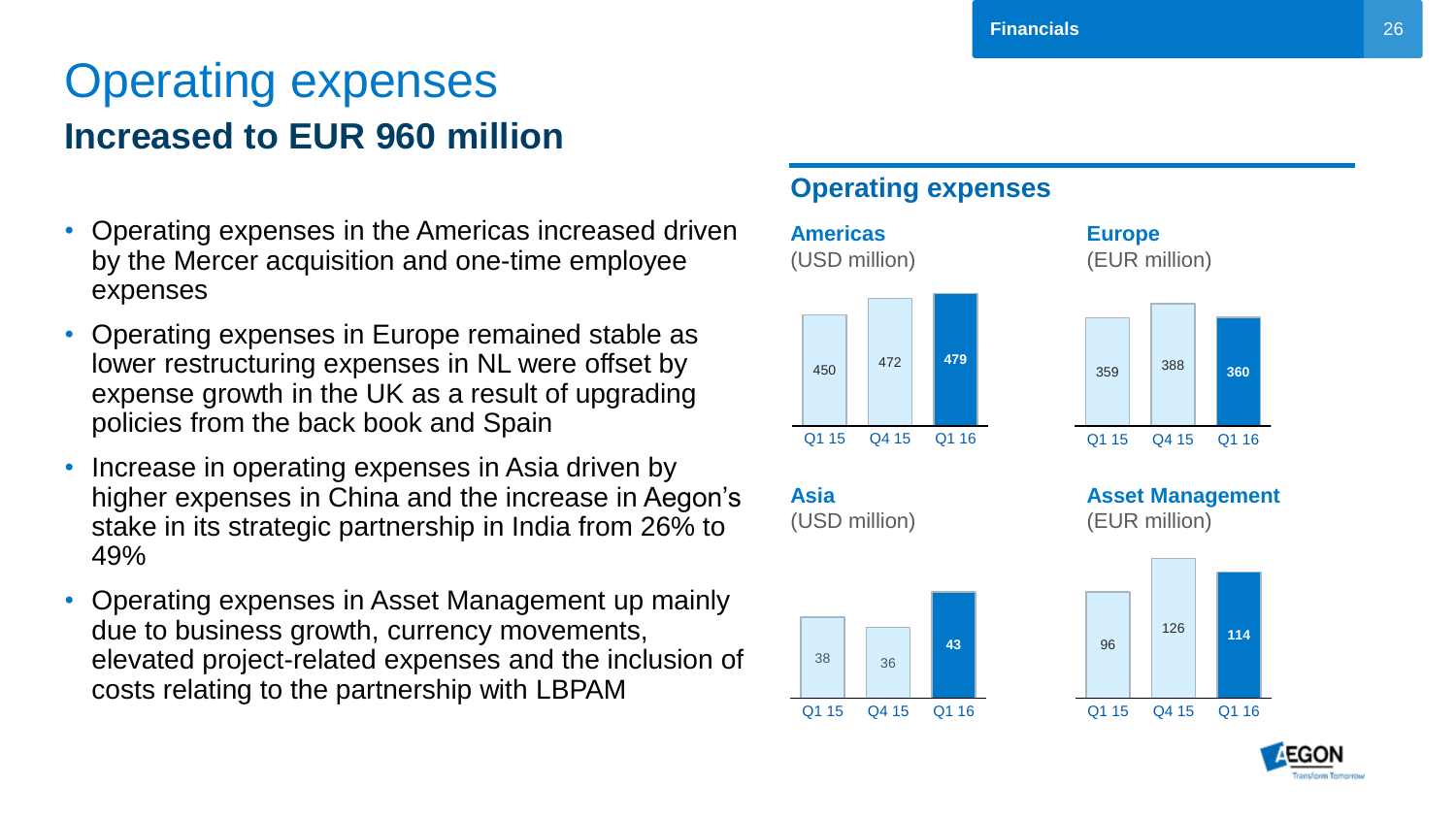### Capital generation and capital buffer **Impacted by adverse financial markets**

- Capital generation of EUR 0.3 billion, excluding market impacts of EUR (0.7) billion and one-time items of EUR (0.2) billion
- Capital buffer in the holding decreased to EUR 1.0 billion driven by completion of the first tranche of the share buyback and investments in country units

#### **Capital generation**

(EUR billion)

|                                                              | Q1 16 |
|--------------------------------------------------------------|-------|
| <b>Capital generation</b>                                    | (0.6) |
| Market impacts & one-time items                              | (0.9) |
| Capital generation excluding market impacts & one-time items | 0.3   |
| Holding funding & operating expenses                         | (0.1) |
| Free cash flow                                               | 0.2   |

#### **Holding capital buffer development** (EUR billion)

|                                       | Q4 15 | 1 16  |
|---------------------------------------|-------|-------|
| <b>Starting position</b>              | 1.8   | 1.4   |
| Net dividends received from units     | 0.2   | (0.1) |
| <b>Acquisitions &amp; divestments</b> |       |       |
| Dividends & share buyback             |       | (0.2) |
| Funding & operating expenses          | (0.1) | (0.1) |
| Leverage issuances/redemptions        | (0.5) |       |
| Other                                 | 0.0   | (0.0) |
| <b>Ending position</b>                | 1.4   | 1.0   |

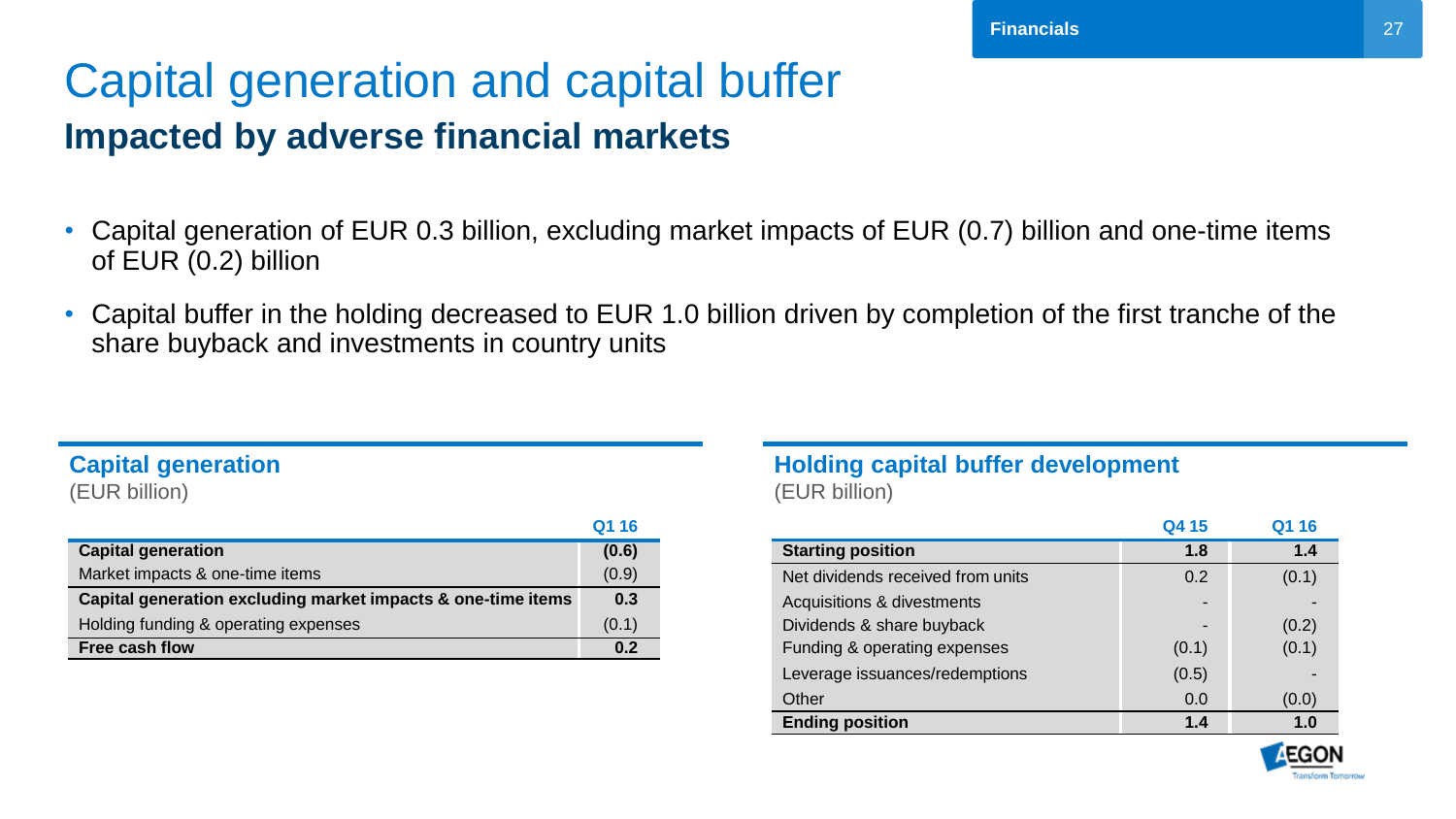### Capital allocated to run-off businesses **Further reduced in Q1 2016**

- Current capital allocated to run-off businesses of USD 1.3 billion
- Capital intensive run-off businesses negatively impact return on equity
	- Capital allocated to run-off businesses included in RoE calculations, but earnings are excluded
- Reduction of USD 0.3 billion of capital due to accounting change
	- Part of the ambition to reduce capital allocated to run-off businesses by USD 1 billion by 2018

| (USD billion)                            | 2012 | 2013 | 2014 | 2015 | Q1 2016 |
|------------------------------------------|------|------|------|------|---------|
| Payout annuities                         | 0.5  | 0.5  | 0.4  | 0.4  | 0.4     |
| Institutional spread-based business<br>п | 0.6  | 0.4  | 0.3  | 0.3  | 0.2     |
| <b>BOLI/COLI</b>                         | 0.5  | 0.5  | 0.6  | 0.4  | 0.4     |
| Life reinsurance<br>ш                    | 1.1  | 0.7  | 0.6  | 0.6  | 0.3     |
|                                          | 2.7  | 2.1  | 2.0  | 1.7  | 1.3     |

#### **Allocated capital to run-off businesses**

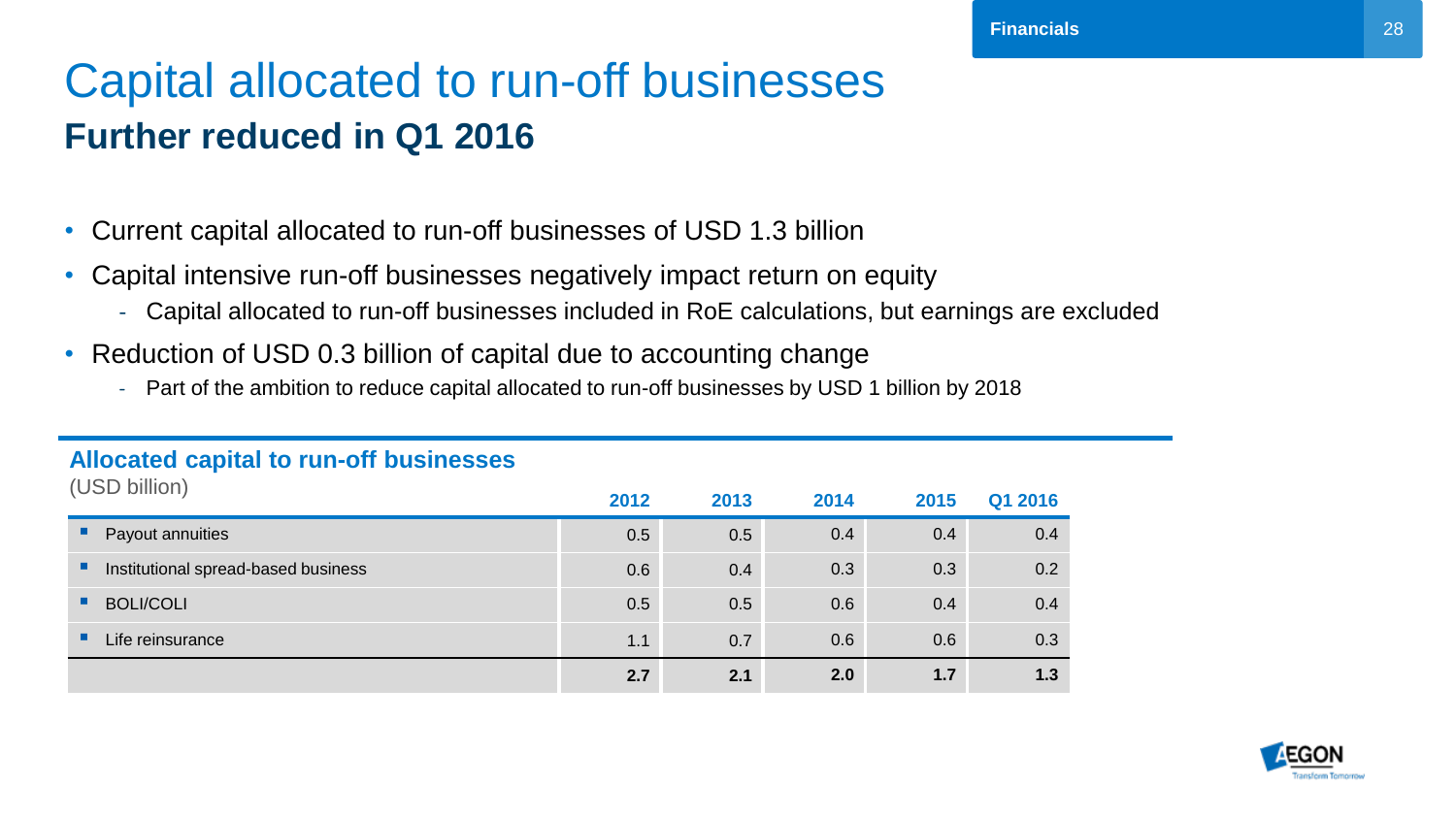## Main economic assumptions

| <b>Overall assumptions</b>                                         |      |      |      |
|--------------------------------------------------------------------|------|------|------|
| Exchange rate against euro                                         | 1.10 | n.a. | 0.71 |
| Annual gross equity market return (price appreciation + dividends) | 8%   | 7%   | 7%   |

| <b>Main assumptions for financial targets</b> |                                                       |  |
|-----------------------------------------------|-------------------------------------------------------|--|
| 10-year government bond yields                | Develop in line with forward curves per year-end 2015 |  |

#### **Main assumptions for US DAC recoverability**

| 10-year government bond yields | Grade to 4.25% in 10 years time                                             |
|--------------------------------|-----------------------------------------------------------------------------|
| Credit spreads                 | Grade from current levels to 110 bps over four years                        |
| Bond funds                     | Return of 4% for 10 years and 6% thereafter                                 |
| Money market rates             | Remain flat at 0.2% for two quarters followed by a 9.5-year grading to 2.5% |

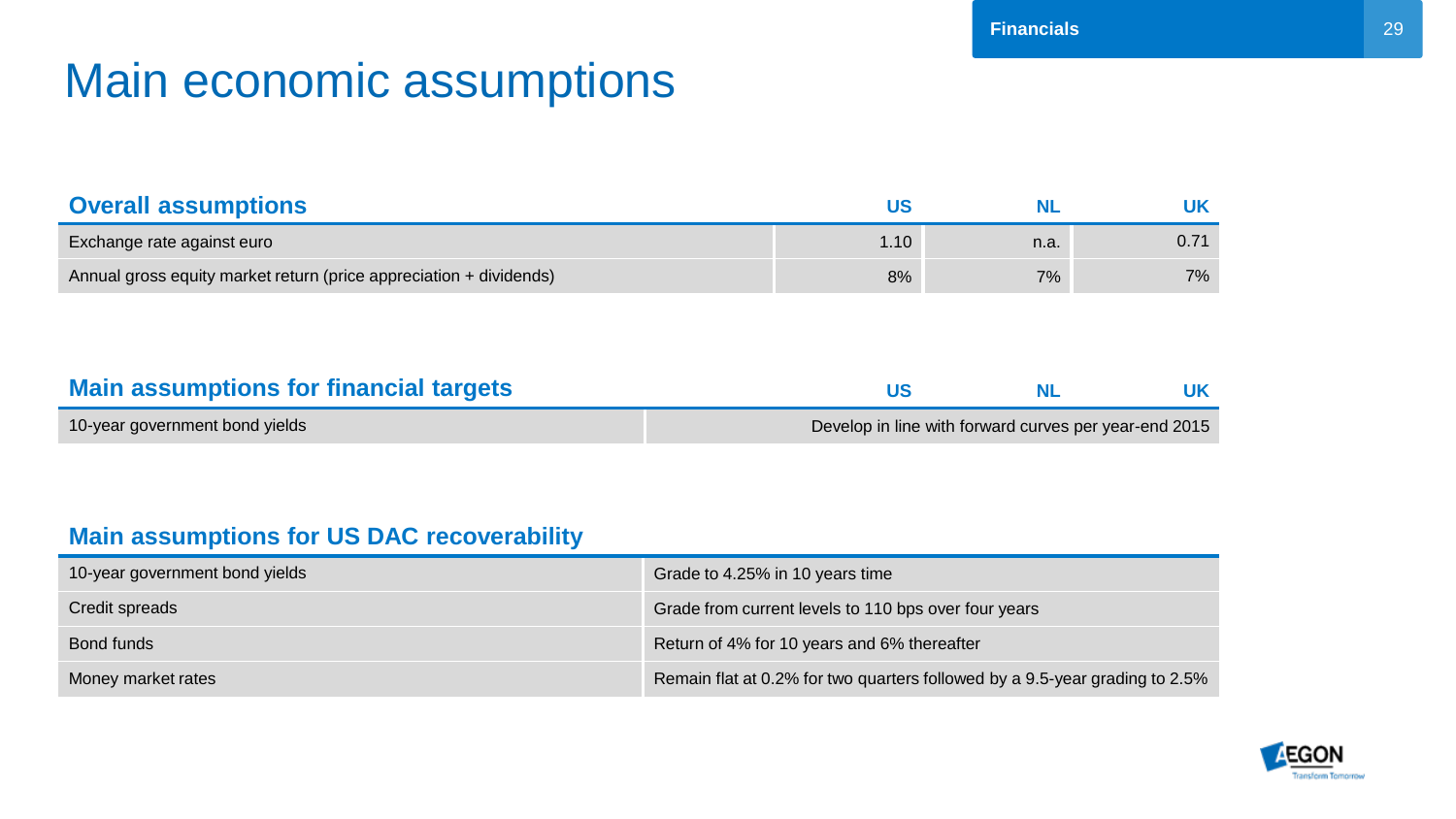### Earnings sensitivities **To equity markets and reinvestment yields**

- Protection of capital position main purpose of macro hedging program
- IFRS accounting mismatch between hedges and liabilities
	- GMIB liability carried at amortized cost (SOP 03-1)
	- Macro hedge carried at fair value
- Limited reinvestment risk moderates impact on underlying earnings of low US interest rates
	- ~5% of general account assets reinvested per annum as a result of declining spread balances

#### **Estimated sensitivity for underlying earnings to flat reinvestment yields\***

| 2016 | ~USD (10) million per quarter |
|------|-------------------------------|
| 2017 | ~USD (15) million per quarter |
| 2018 | ~USD (25) million per quarter |

**Total equity return in quarter Fair value items impact** 



**Macro hedge equity sensitivity estimates**

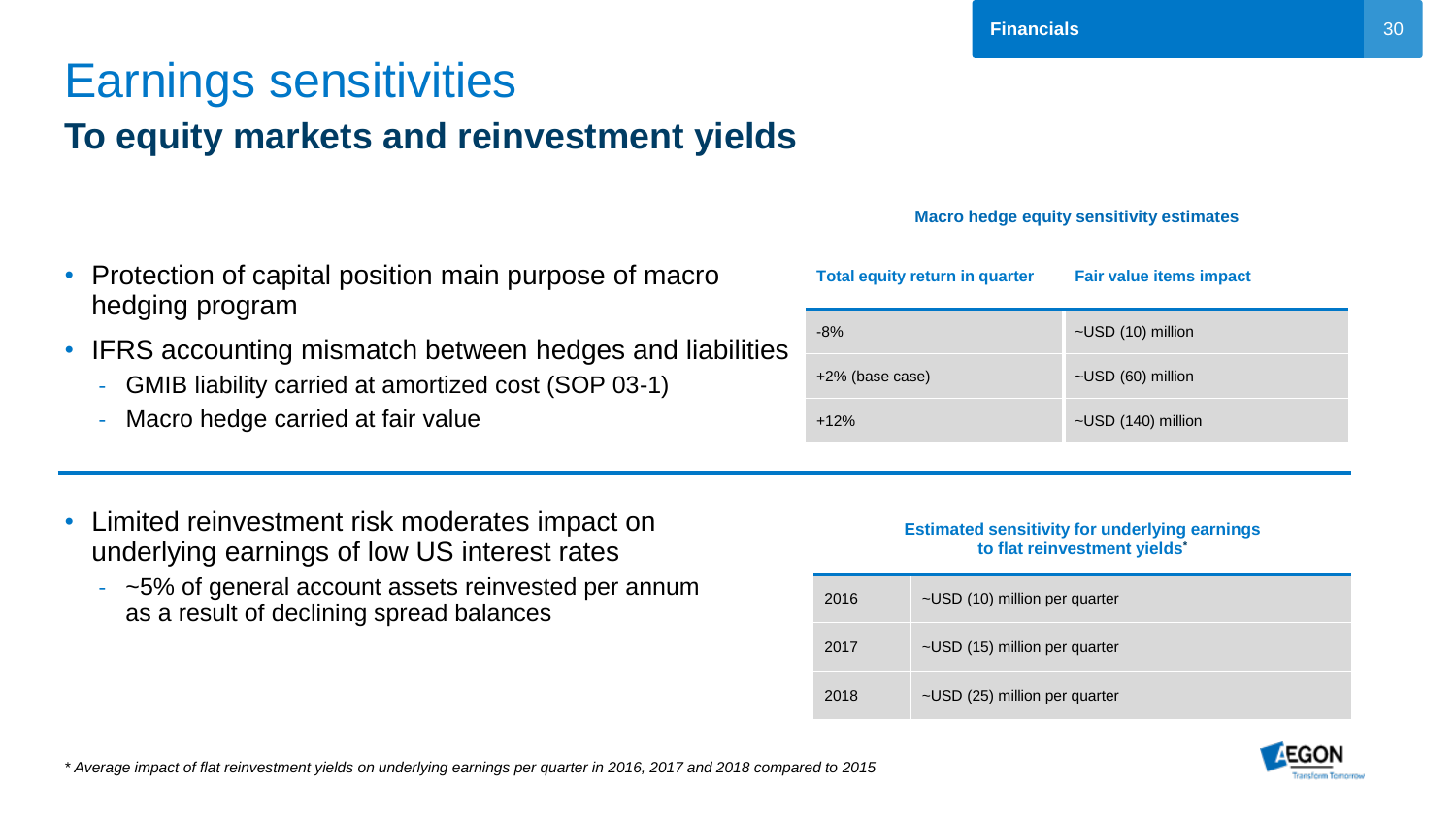## Investing in Aegon

- Aegon ordinary shares
	- Traded on Euronext Amsterdam since 1969 and quoted in euros
- Aegon New York Registry Shares (NYRS)
	- Traded on NYSE since 1991 and quoted in US dollars
	- One Aegon NYRS equals one Aegon Amsterdam-listed common share
	- Cost effective way to hold international securities

#### **Aegon's ordinary shares**

| Ticker symbol           | AGN NA             |
|-------------------------|--------------------|
| <b>ISIN</b>             | NL0000303709       |
| <b>SEDOL</b>            | 5927375NL          |
| <b>Trading Platform</b> | Euronext Amsterdam |
| Country                 | <b>Netherlands</b> |

**Financials**

#### **Aegon's New York Registry Shares**

| Ticker symbol              | AEG US         |
|----------------------------|----------------|
| <b>NYRS ISIN</b>           | US0079241032   |
| <b>NYRS SEDOL</b>          | 2008411US      |
| <b>Trading Platform</b>    | <b>NYSE</b>    |
| Country                    | <b>USA</b>     |
| <b>NYRS Transfer Agent</b> | Citibank, N.A. |

#### **Aegon NYRS contact details**

#### **Broker contacts at Citibank:** Telephone: New York: +1 212 723 5435 London: +44 207 500 2030 E-mail: citiadr@citi.com